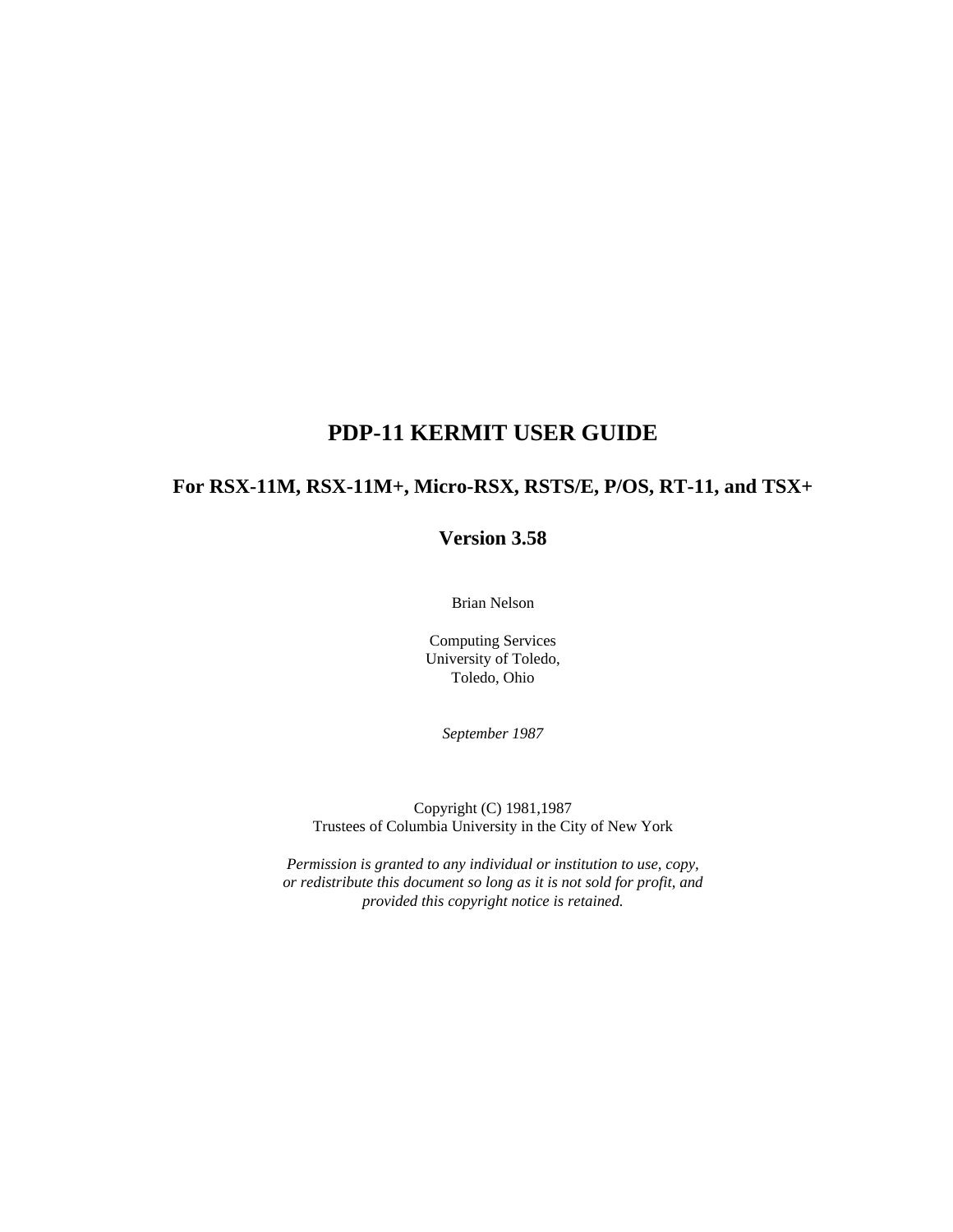# **1. PDP-11 Kermit**

| Author:                   | Brian Nelson, University of Toledo, Ohio            |
|---------------------------|-----------------------------------------------------|
| Documentation:            | Brian Nelson                                        |
| Language:                 | Macro-11                                            |
| Version:                  | 3.58                                                |
| Date:                     | September, 1987                                     |
| <b>Systems Supported:</b> | RSTS/E, RSX-11M/M+, P/OS, Micro-RSX, RT-11 and TSX+ |

## **Kermit-11 Capabilities At A Glance:**

| Yes                     |
|-------------------------|
| Yes                     |
| Yes                     |
| Yes                     |
| Yes                     |
| Yes                     |
| Yes                     |
| Yes                     |
| Yes                     |
| Yes                     |
| Yes                     |
| Yes                     |
| N <sub>0</sub>          |
| Yes                     |
| Yes                     |
| Yes (depends on system) |
| Yes                     |
| Yes                     |
| Yes                     |
| Yes                     |
| Yes                     |
| Yes                     |
| Yes                     |
| Yes                     |
| Yes                     |
| Yes                     |
| Yes                     |
| N <sub>0</sub>          |
| Yes                     |
|                         |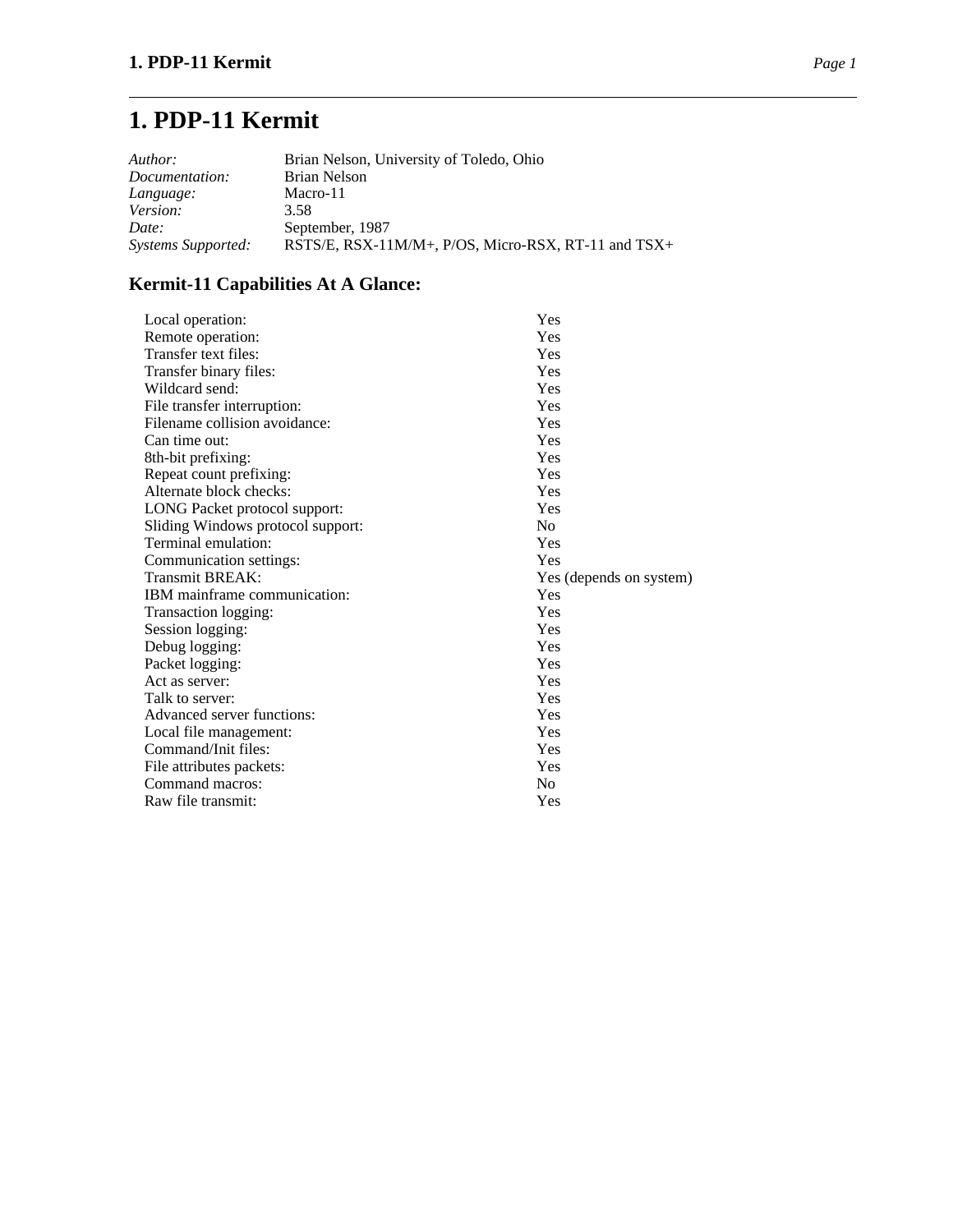## **1.1. File Systems on the PDP-11**

## **1.1.1. File Specifications**

The general format of a file name is:

NODE::DEVICE:[DIRECTORY]NAME.TYPE;VERSION

'Node' refers to the DECNET node name, for example, FUBAR::, if applicable. 'Device', if present, refers to the physical device or logical name where the file resides.

For RSTS/E, 'device' can be a physical device, such as DB0: or DU1:, or it can be a user or system logical name which may include both a physical device name and a directory name. If the device name is a logical name, is it composed of 1 to 9 alphanumeric characters, including '\$', as in DISK\$ONE:, LB: and so on. For instance, the DCL system command

\$ ASS/SYS DB1:[200,210] SRC\$DIR

would associate both the device DB1: and directory [200,210] with SRC\$DIR: Explicitly given directories override directory names imbedded in a logical name. Names longer than nine characters are truncated by the executive.

In the case of RSX-11M/M+ and RT-11, the device name can be either a physical name, such as DU0:, or a logical name which will translate to a physical device name, such as LB:.

On RSTS/E and RSX-11M/M+, the [directory] is a UIC (user identification code) or PPN (project,programmer) number of the format [NNN,MMM]. All users are assigned a UIC (or PPN) when accounts are created, this is the number you give to LOGIN to log into the system. It is also your default UIC (or PPN). Micro-Rsx and P/OS may have directories in either UIC format or named directory format, such as [1,2] or [KERMIT]. For P/OS, the default directory is [USERFILES]. Directories are not used in RT-11.

The NAME field is the primary identifier for the file. The name can be one to nine characters for RSX-11M/M+ and P/OS, and one to six characters for RSTS/E, RT-11 and TSX+. The TYPE field is usually used to group files according to some convention. For example, XXX.FTN refers to a Fortran-77 source file, FOO.C to a 'C' source file, and K11POS.TSK refers to a task image.

The version field is applicable ONLY to RSX type systems. The default version is always the highest version number.

All systems mentioned support some sort of filename wildcarding, the flexibility of which varies by executive. All support the use of '\*' to represent either a fully wildcarded NAME or TYPE. RSTS/E supports the use of '?' to match any single character, whereas the others use a '%' to match any single character. The RSTS/E Kermit server will translate '%' to '?' internally for the GET and REMOTE DIR commands (see the section on Kermit-11 server operation).

Examples of wildcarded filenames:

| $*$ . B2S     | Match any file with a TYPE of B2S.                                                         |
|---------------|--------------------------------------------------------------------------------------------|
| $K11$ %%%.MAC | match any file starting with K11, followed by one to three characters, with a TYPE of MAC. |
| K11???.MAC    | Same as above, but for RSTS/E only.                                                        |
| $XYZ$ *;*     | All versions of files with a NAME of XYZ with any TYPE (RSX-11M/M+ and P/OS only).         |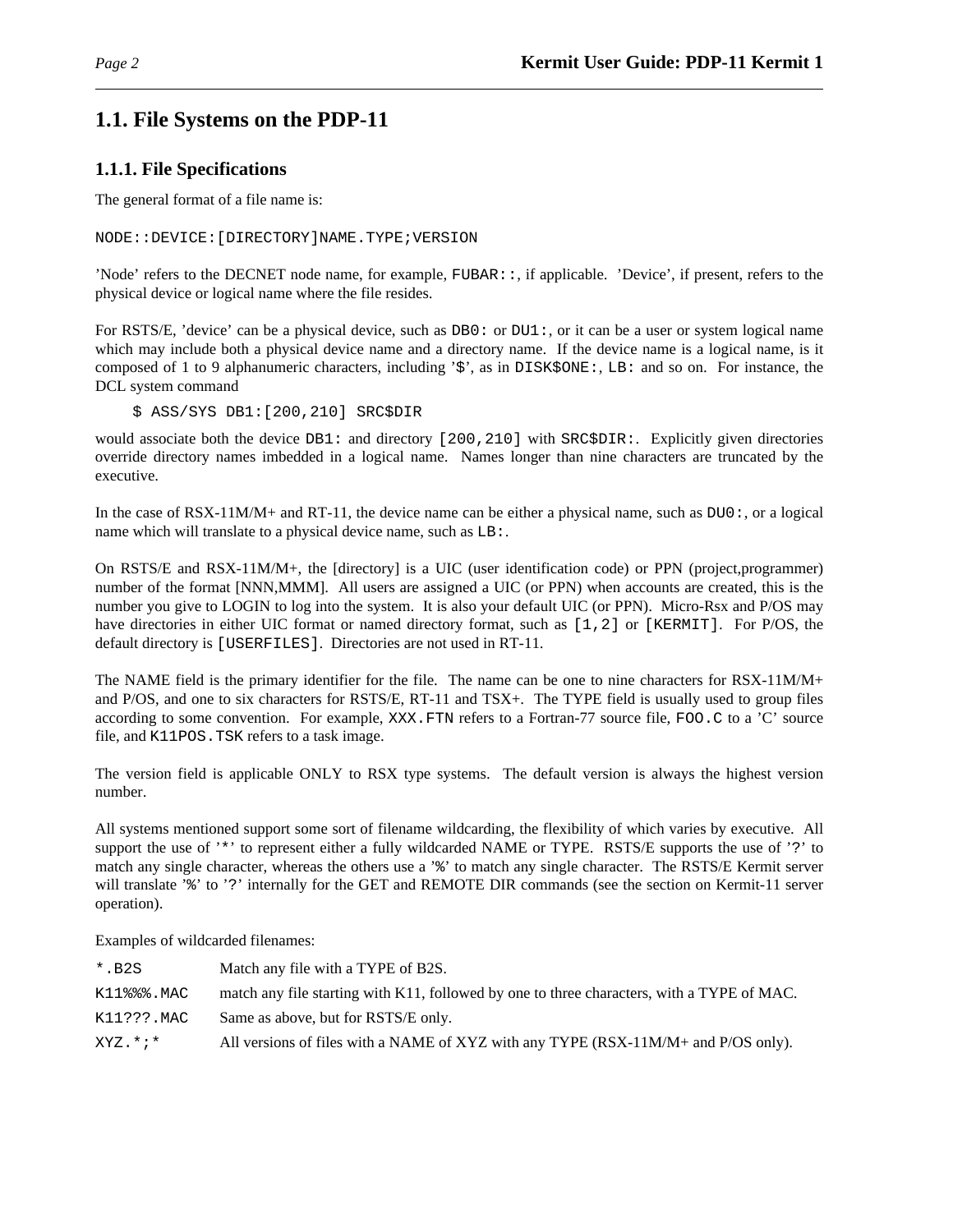#### **1.1.2. File Formats (Binary and Text)**

### **1.1.2.1. RT-11 and TSX+**

RT-11 treats all files as a contiguous stream of characters. There is no information stored in the directory to tell the system (or program) that a file is readable text (source program, runoff document,...) or consists of binary data (executable program, object file, .SYS file,...). An application program like Kermit-11 needs to know what type of file to expect, thus the presence of the SET FILE TYPE command (discussed later). The only real convention is that text files are streams of seven bit data with each record terminated by a carriage return/line feed character sequence and that binary files normally follow a filename TYPE convention. The TYPE (. SAV, . SYS, ...) is what Kermit-11 will look at to decide if a file should be sent as a text or binary file.

### **1.1.2.2. RSTS/E, P/OS and RSX-11M/M+**

These systems can provide for a large number of file attributes for each file by using either FCS11 (RSX-11M/M+) or RMS11 (all). Text files are normally considered to be either STREAM format (FB\$STM) or VARIABLE with implied carriage control (FB\$VAR and FB\$CR). RSTS/E has historically defaulted to STREAM, whereas the RSX based systems use VARIABLE. Kermit-11 follows those defaults when creating files unless told to do so otherwise by the presence of attribute data. The conversion of the internal data representation to one that can be transmitted to another Kermit is transparent for these types of files. Both the file attributes and the filename TYPE are examined by Kermit-11 to determine if a file needs to be sent as a text file (default) or a binary file. Additionally, on RSTS/E Kermit checks the file protection code, as one of the bits in it is used to flag an executable file (bit 6).

In all cases, unless (at this time) Kermit-11 is talking to another Kermit-11, or if Kermit-11 can't tell if a file is consists of binary data, the command SET FILE TYPE FIXED must be used to force Kermit to either send or get a non-text file correctly. When Kermit-11 is running in binary mode, all data is read from (or written to) the file without any translation or internal record control information. Any attribute information in the file's directory entry is ignored and the data read (or written) in 512 byte unformatted blocks. Thus it is indeed possible to transfer files like task images and object libraries. Since Kermit-11 supports a subset of a protocol feature called 'attributes', two Kermit-11's connected together can also correctly transfer files other than simple text and unformatted binary files, such as RMS indexed or relative files.

#### **1.1.3. Saving Files on the PDP-11 From Your Microcomputer**

You can send textual files to Kermit-11 without any special considerations as Kermit-11 defaults to creating normal text files. However, if you are sending a binary file (perhaps an .EXE) from say, your Rainbow under MS-DOS, you would need to tell Kermit-11 to expect binary data. This is done with the Kermit-11 command SET FILE TYPE FIXED. This will force Kermit-11 to write the data out exactly as it comes, in 512 byte unformatted records. Sending the same file back to the Rainbow would not require any special action since the file, as it sits on the PDP-11, has the proper information in the directory entry to tell Kermit-11 that the file is binary. As a note, for RT-11 you would need to use a filetype that is normally considered 'binary' like .SAV or .OBJ (see above notes for RT-11).

Never try to do a wildcarded send with mixed binary and text files with the file type set to FIXED. The result could be unusable as not all systems store text data in the same internal format. For example, if Kermit-11 is forced into binary mode (via SET FIL TYP FIX) and is requested to send a file with implied carriage control (normal for RSX text files), it will actually send, for each line, two bytes representing the record length, followed by the data and then followed by a ASCII NUL to pad the record to an even length. That is not incorrect, rather, it is EXACTLY how the data was stored on disk.

In general, avoid sending anything other than unformatted binary files and text file to unlike systems. For example, requesting a RMS indexed file from the PDP-11 to be sent to a PC would case Kermit-11 to send it as a binary file, but the file attributes would be lost. Sending such a file back to the PDP-11 would result in an unusable file unless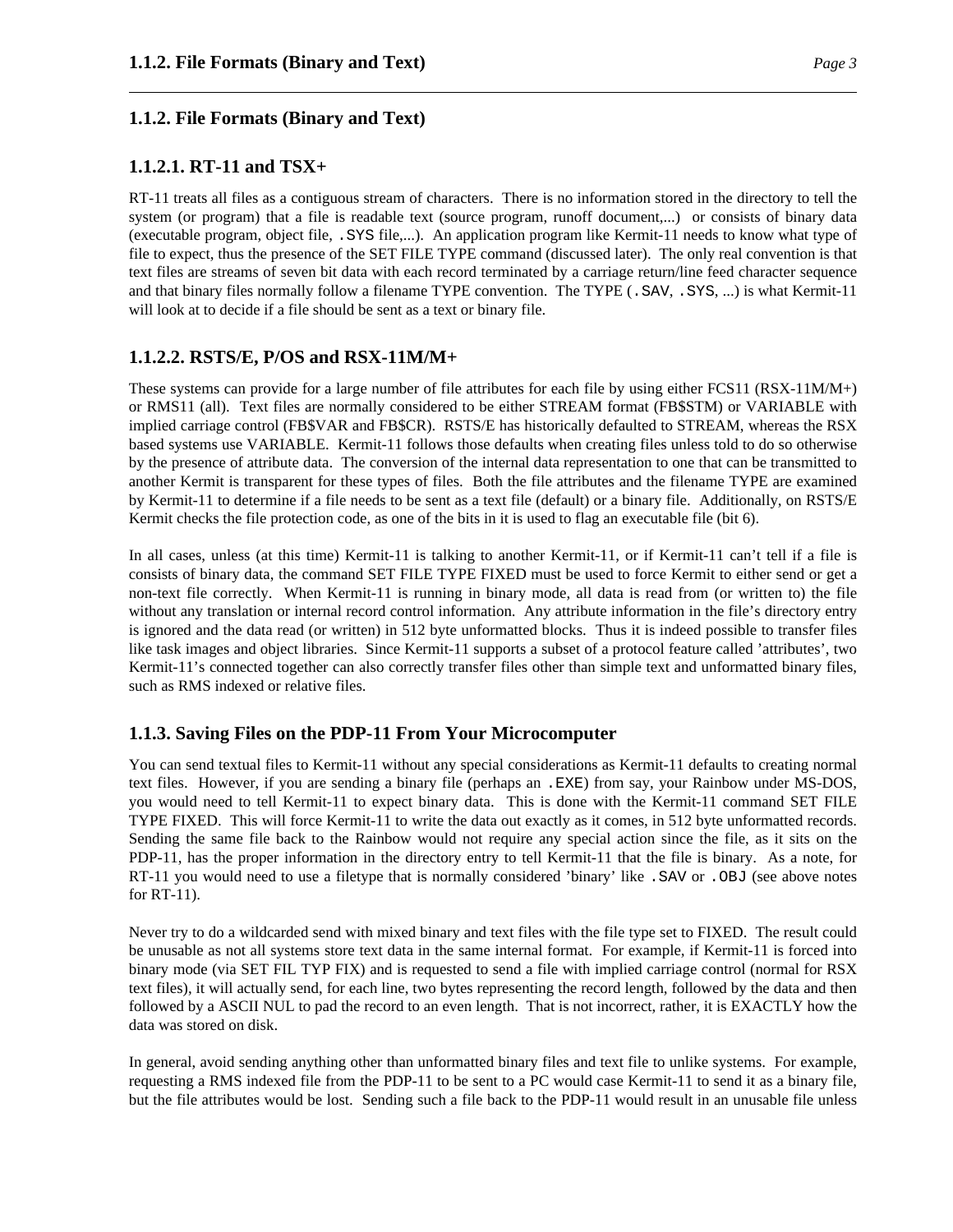you could reconstruct the attribute information.

### **1.1.4. Program Operation**

Kermit-11's prompt is normally "Kermit-11>". This can be changed if need be via the SET PROMPT command. Invoking Kermit-11 is very site dependent.

### **1.1.4.1. RSTS/E**

If Kermit-11 has a ccl definition, it would likely be invoked as "KER" or "KERMIT". If not, try "RUN \$KERMIT", as this is a likely place where Kermit-11 may have been put. Otherwise consult your local support staff.

### **1.1.4.2. RSX-11M/M+**

If Kermit-11 has been installed, it most likely will have a task name of ...KER which means that typing "KER" should get things running. If not, consult your local support staff.

## **1.1.4.3. RT-11/TSX+**

On version 5 of RT-11, programs can be run simply by typing the filename. Thus, if there is a file SY:KERMIT.SAV, simply type "KERMIT". If this fails, contact your local support staff for assistance.

### **1.1.4.4. P/OS**

Kermit-11 is generally run from DCL on P/OS. The program is invoked via the DCL RUN command, as in RUN K11POS or RUN KERMIT, depending on what the task image name is.

Note that for the case where Kermit is installed (for RSTS/E and RSX-11M/M+) that Kermit-11 can get command line arguments, as in:

|  | \$ KER SERV |                      | Kermit starts as a server. |
|--|-------------|----------------------|----------------------------|
|  |             | > KER send fubar.txt | Kermit sends the file.     |

Otherwise, the program is run interactively from the Kermit-11> prompt:

```
$ KERMIT
Kermit-11 V3.54
Kermit-11>SET BLO 3 Changes checksum type.
Kermit-11>SER Enter Kermit server.
```
Note that whenever Kermit-11 starts up, it will always try to find a file called KERMIT.INI in your current directory. This file can contain any valid Kermit command, though the usual use of this is to place various Kermit-11 SET commands in it. If this file does NOT exist, it will try to find it in LB: [1,2]KERMIT.INI (excluding RT-11). In addition to the .INI file, commands may be placed in a file and then executed via the Kermit-11 TAKE (or @) command.

## **1.2. Local and Remote Operation**

Kermit-11 by default assumes that all file transfers will occur over the terminal line that you are currently logged in on (TI:, TT:, KB:). This is known as REMOTE mode (the PDP-11 is the remote system). This would be the desired case if you are running Kermit on a microcomputer such as a Rainbow and are currently logged into the PDP-11 through the micro. However, if you wanted to dial out, say by an autodial modem, from the PDP-11 to another system, you need to tell Kermit-11 to use some other terminal line. This would be called LOCAL mode (the PDP-11 is the local system). The line can be altered with the SET LINE command (see section on SET and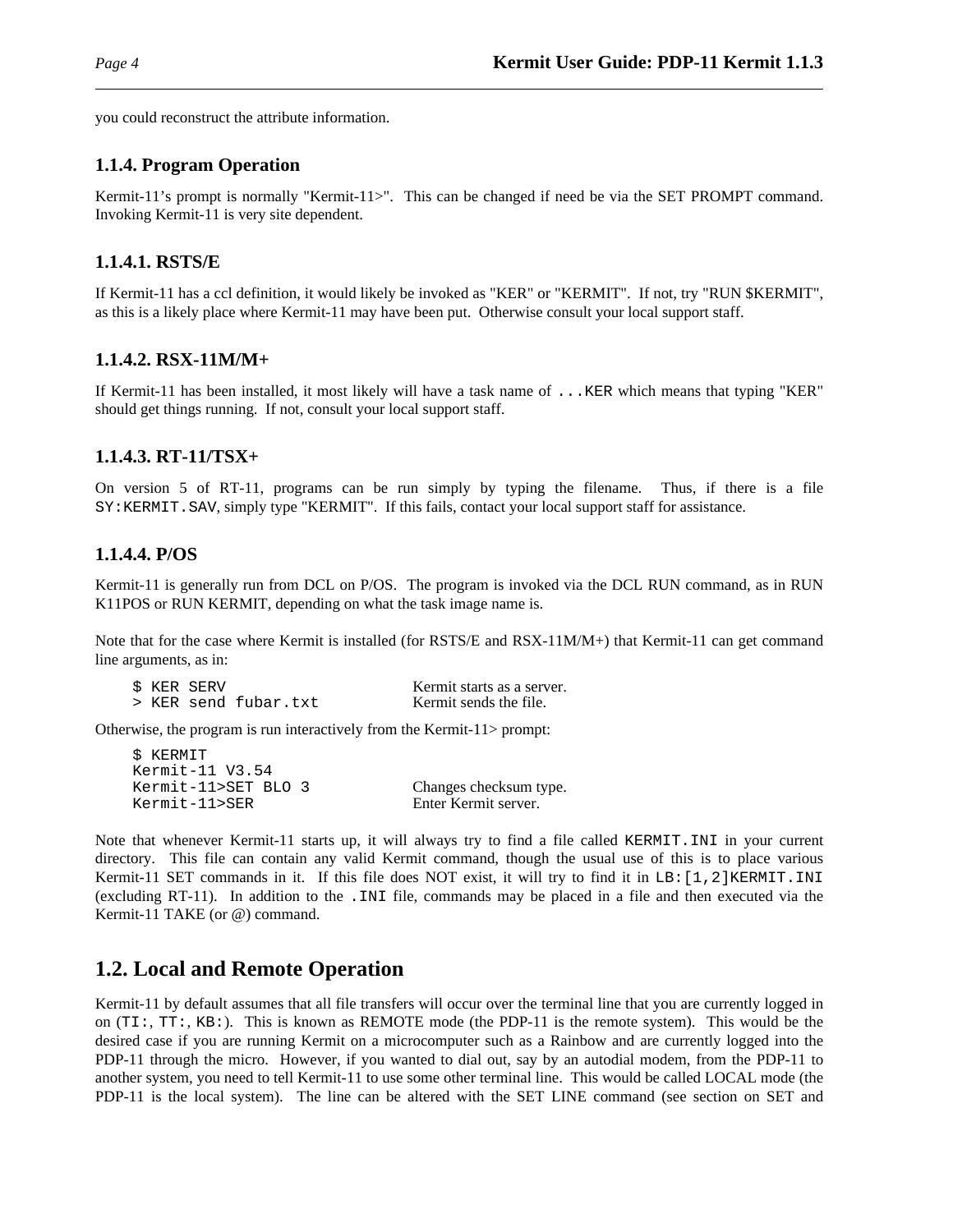CONNECT). A SET LINE command is done implicitly if Kermit-11 finds itself running on a PRO/350, under either P/OS, RT-11 or TSX+.

Since support of parity varies by both interface type (DL11 vs DZ11) and by operating system, Kermit-11 makes NO attempt to find out what the current parity of it's line is. Kermit-11 generates it's own parity which is set with the SET PARITY command.

There are a couple of things to point out regarding Kermit-11 and LOCAL mode (you did a SET LINE command):

- The system manager may have lines other than your own protected (or owned by the system). On RSTS/E lines are often made unaccessible unless your account possesses the needed privilege(s). On RSX-11M/M+, privilege is required to alter settings on any other terminal line. You may have to talk to your system manager to get access to an outgoing terminal line.
- Once connected to a modem through another line, a means must exist for the connection to be broken (if the host you are calling won't do it). Given that your line has full or partial modem control (DZV11, DZ11, DH11, DHU/V11) the RSX, RT-11/TSX+ and RSTS/E Kermits have a HANGUP (or DISCONNECT) command, which instructs the system to disconnect the modem. Unless this is done, you never get disconnected and could run up a tidy phone bill.

Kermit-11 has, as of v3.53, a rudimentary command line editor. You can recall previous commands with the UP-Arrow key, and exit the command with the LEFT and RIGHT arrow keys. The RUBOUT key, of course, deletes characters, while the Control-R key retypes the line. Control-E moves to the end of the line and Control-H moves to the start of the line.

## **1.3. Kermit-11 Commands**

Kermit-11 has the following commands available:

| $\omega$          | Synonym for TAKE                                    |
|-------------------|-----------------------------------------------------|
| <b>BYE</b>        | Logout a remote server                              |
| <b>CONNECT</b>    | Connect to a remote system                          |
| <b>COPY</b>       | Local copy of a file $(s)$                          |
| <b>CWD</b>        | Set new working directory                           |
| <b>DELETE</b>     | Local delete of a file $(s)$                        |
| <b>DIAL</b>       | Have a connected modem dial a number                |
| <b>DIRECT</b>     | Local directory display                             |
| <b>DISCONNECT</b> | Hangup a remote line                                |
| <b>DISPLAY</b>    | Internal debugging                                  |
| <b>ERASE</b>      | Local delete of a file $(s)$                        |
| <b>EXIT</b>       | Exit to system                                      |
| <b>FINISH</b>     | Stop a remote server without logging out            |
| <b>GET</b>        | Get a file(s) from a remote server                  |
| <b>HANGUP</b>     | Hangup a remote line                                |
| <b>HOST</b>       | Execute system command locally (where applicable)   |
| <b>LOCAL</b>      | Force interpretation of command to the local system |
| <b>LOGFILE</b>    | Create a log file                                   |
| QUIT              | Same as EXIT                                        |
| <b>PRINT</b>      | Print a file locally (where applicable)             |
| <b>RECEIVE</b>    | Receive a file(s) from a remote kermit              |
| <b>REMOTE</b>     | Prefix for file management commands to a server     |
| <b>RENAME</b>     | Local rename of filename(s)                         |
| <b>SEND</b>       | Send a file(s) to a remote Kermit                   |
| <b>SERVER</b>     | start a Kermit server                               |
| <b>SET</b>        | <b>Change Kermit parameters</b>                     |
| <b>SHOW</b>       | Display Kermit parameters                           |
| TAKE              | Execute indirect command file                       |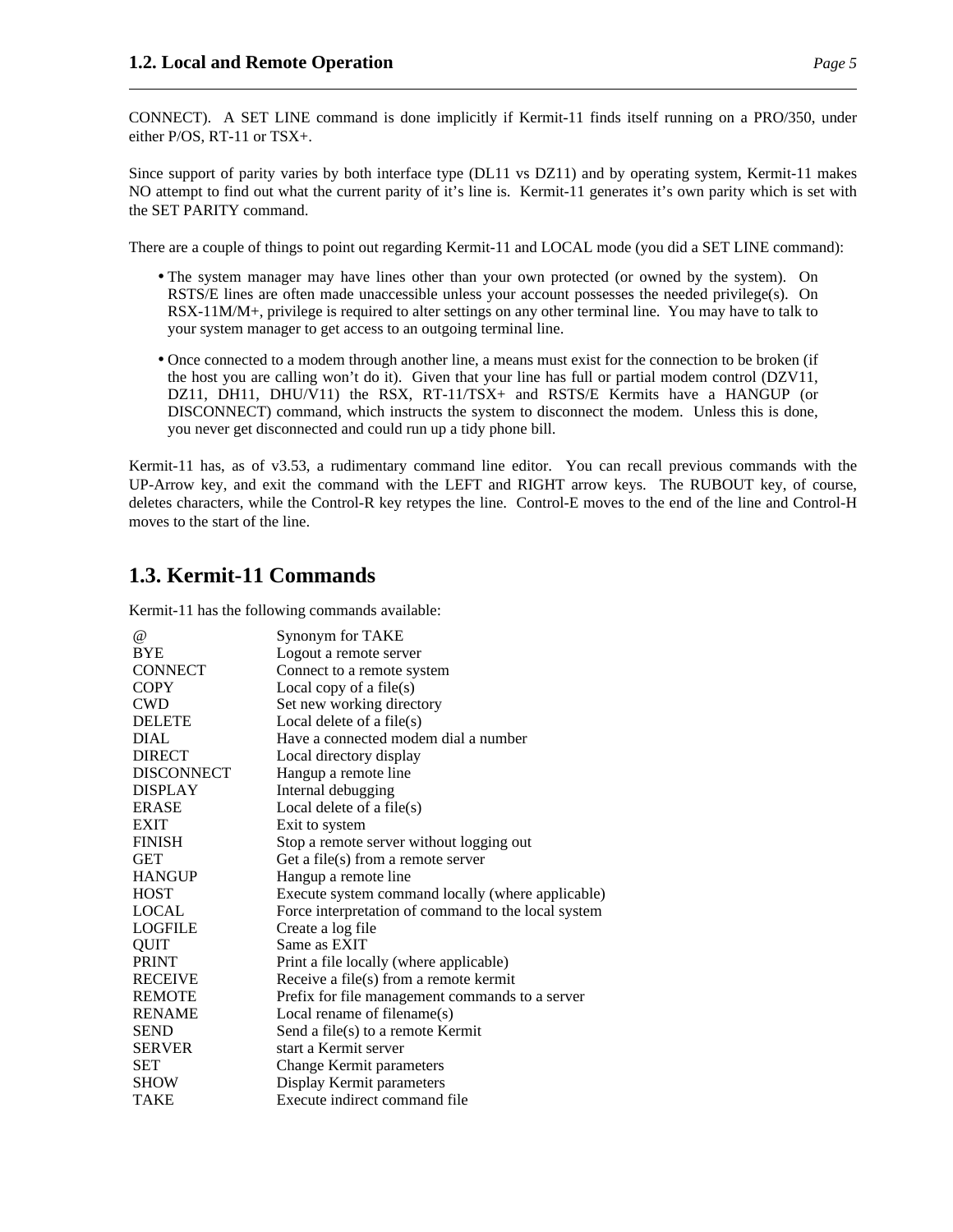TYPE Local display of file on terminal WHO Local display of logged in users (RSTS/E only)

## **1.4. Commands for File Transfer**

Kermit-11 includes the standard repertoire of Kermit file transfer commands, including SEND, RECEIVE, and GET.

## **The SEND Command**

Syntax: SEND *filespec*

:

The SEND command causes a file or file group to be sent from the PDP-11 to the other system. If filespec contains wildcard characters then all matching files will be sent, in alphabetical order (according to the ASCII collating sequence) by name. If filespec does not contain any wildcard characters, then the single file specified by filespec will be sent.

#### **SEND Command General Operation**

Files will be sent with their PDP-11 file name and type (for instance FOO.BAR). Each file will be sent according to the record type and attributes recorded in its file descriptor. Kermit-11 attempts to translate all formats of text file to a format usable on any system. Note that there is no need to set the FILE TYPE parameter for sending files, since Kermit-11 always uses the information from the file directory entry and the filetype (extension) to determine how to send the file.

If communication line parity is being used (see SET PARITY), Kermit-11 will request that the other Kermit use a special kind of prefix notation for binary files. This is an advanced feature, and not all Kermits have it; if the other Kermit does not agree to use this feature, binary files cannot be sent correctly. This includes executable programs (like .EXE files, CP/M .COM files), relocatable object modules (.OBJ files), as well as any text file containing characters with the eighth bit on.

Kermit-11 will also ask the other Kermit whether it can handle a special prefix encoding for repeated characters. If it can, then files with long strings of repeated characters will be transmitted very efficiently. Columnar data, highly indented text, and binary files are the major beneficiaries of this technique.

If you're running Kermit-11 locally, for instance dialing out from a PDP-11 to another system using an autodialer, you should have already run Kermit on the remote system and issued either a RECEIVE or a SERVER command. Once you give Kermit-11 the SEND command, the name of each file will be displayed on your screen as the transfer begins. As the transfer continues, you will get a small display of the packet count along with the number of packets rejected. See the SET TERMINAL and SET UPDATE commands for more information. You may also type Control-X or Control-Z to interrupt the current file or file group. Control-E will also abort the transfer by sending an 'error' packet to the other Kermit.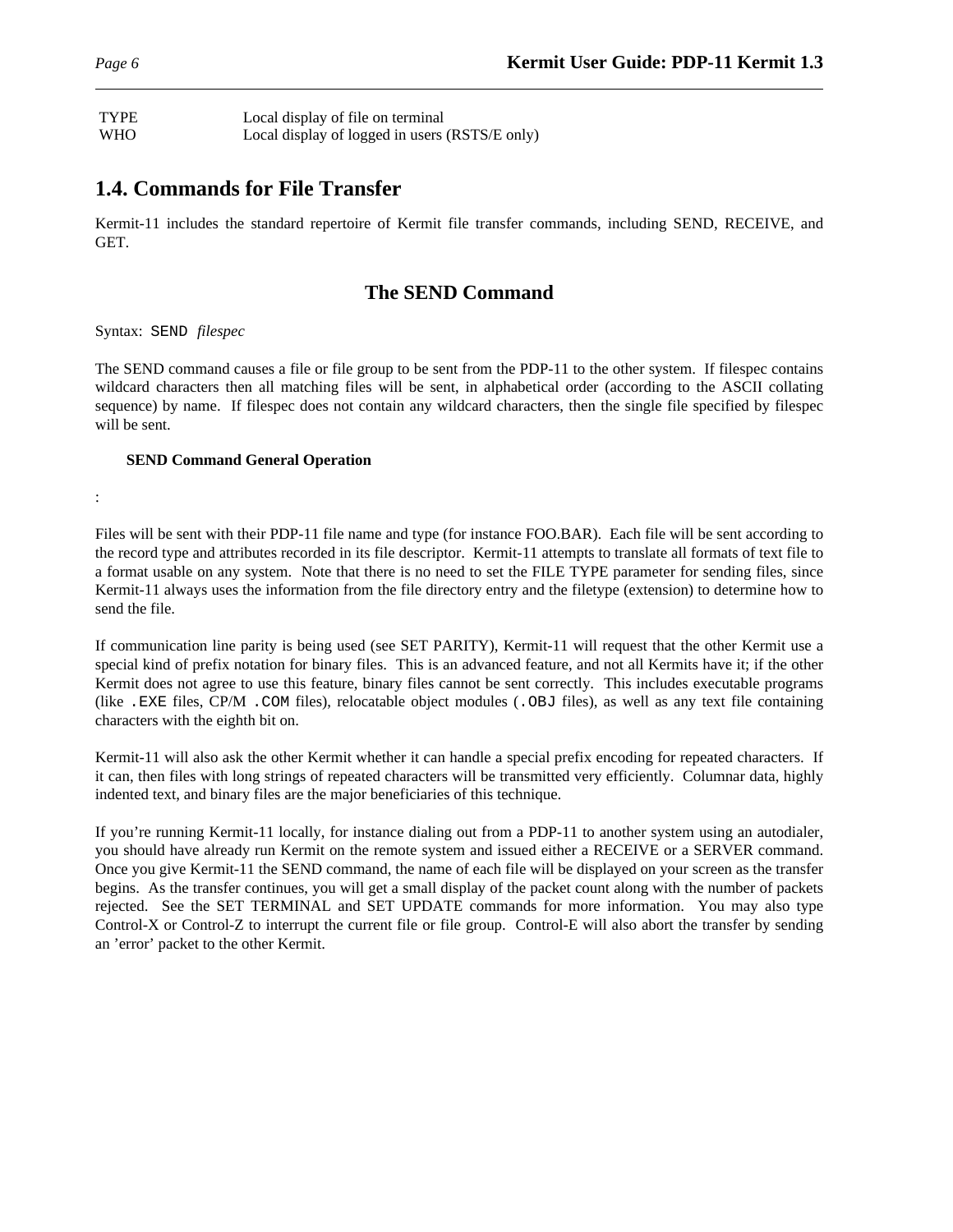## **The RECEIVE command**

Syntax: RECEIVE [*filespec*]

The RECEIVE command tells Kermit-11 to receive a file or file group from the other system. The name is taken from the incoming file header. If an incoming file has the same name as an existing file, Kermit-11 will by default create a new file. On RT-11 and RSTS/E, the old file will be deleted by the executive. On RSX-11M/M+ and P/OS, a new file with a higher version number will be created. To avoid files being superceded, see the SET FILE [NO]SUPERCEDE command.

Incoming files will all be stored with the prevailing file type, ASCII by default, which is appropriate for text files. If you are asking Kermit-11 to receive binary files from a microcomputer or other 8-bit system, you must first type SET FILE TYPE FIXED. Otherwise, an error may occur when receiving the file. Please note that this does NOT apply to two Kermit-11 programs connected to each other. In that case the sending Kermit-11 will tell the receiving Kermit-11 to switch to binary mode if need be.

If parity is being used on the communications line, then 8th-bit prefixing will be requested. If the other side cannot do this, binary files cannot be transferred correctly.

If you are running Kermit-11 locally, you should already have issued a SEND command to the remote Kermit, and then escaped back to Kermit-11. As files arrive, their names will be displayed on your screen.

If a file arrives that you don't really want, you can attempt to cancel it by typing Control-X; this sends a cancellation request to the remote Kermit. If the remote Kermit understands this request (not all implementations of Kermit support this feature), it will comply; otherwise it will continue to send. If a file group is being sent, you can request the entire group be cancelled by typing Control-Z.

Normally, one runs the remote Kermit as a SERVER, thus the RECEIVE command is never used, rather, the GET command, described next, is used.

## **The GET Command**

Syntax: GET [*remote-filespec*]

The GET command requests a remote Kermit server to send the file or file group specified by *remote-filespec*. This command can be used only when Kermit-11 is local, with a Kermit server on the other end of the line specified by SET LINE. This means that you must have CONNECTed to the other system, logged in, run Kermit there, issued the SERVER command, and escaped back to the PDP-11.

The remote filespec is any string that can be a legal file specification for the remote system; it is not parsed or validated locally. Any leading spaces before the remote filespec are stripped, and lower case characters are raised to upper case.

As files arrive, their names will be displayed on your screen. As in the RECEIVE command, Control-X ( $\infty$ ) to request that the current incoming file be ancelled,  $\sim$  z to request that the entire incoming batch be cancelled.

If the remote Kermit is not capable of server functions, then you will probably get an error message back from it like "Illegal packet type". In this case, you must connect to the other Kermit, give a SEND command, escape back, and give a RECEIVE command.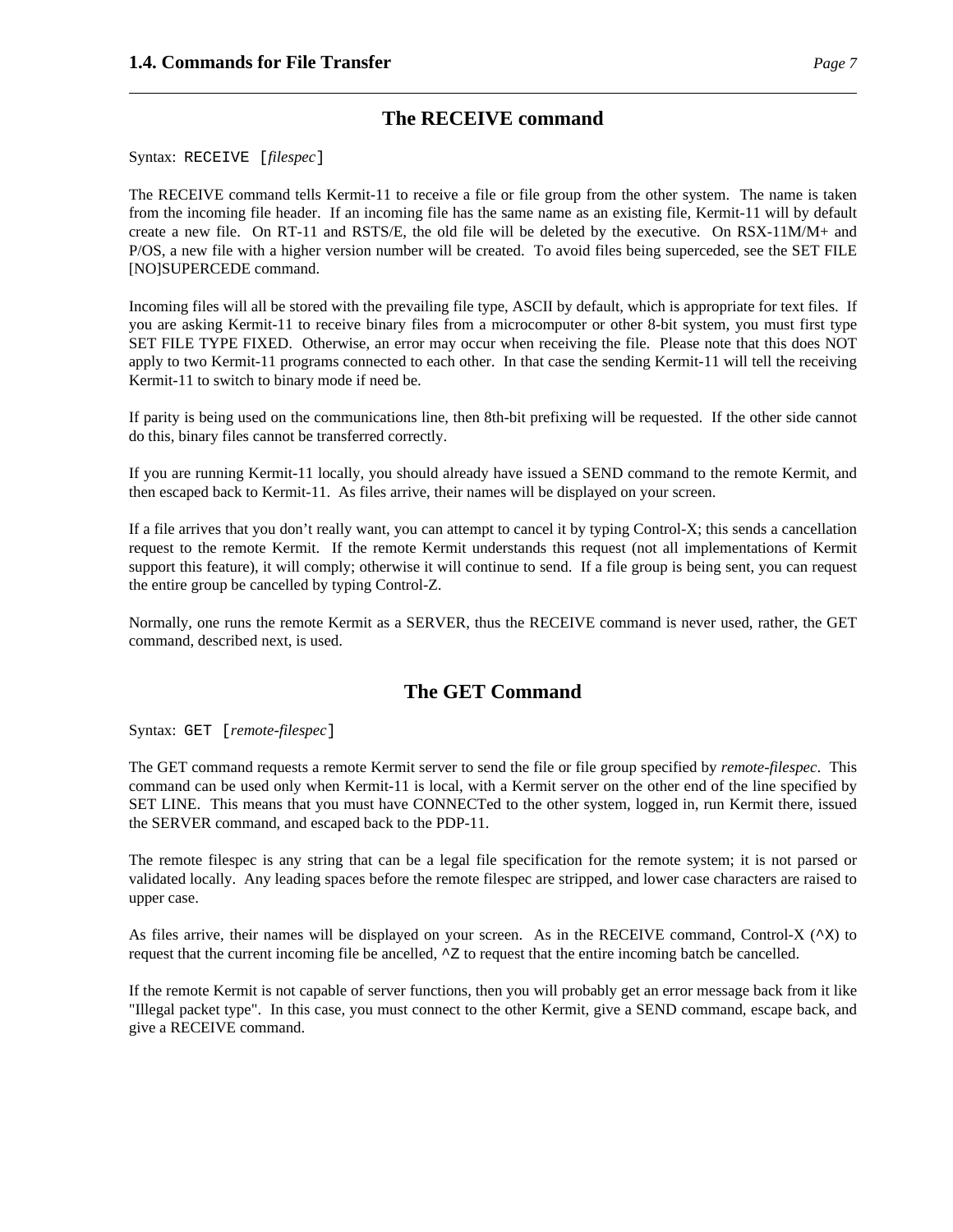## **1.4.1. Server Operation**

The SERVER command puts a remote Kermit-11 in "server mode", so that it receives all further commands in packets from the local Kermit. The Kermit-11 server is capable (as of this writing) of executing the following remote server commands: SEND, GET, FINISH, BYE, REMOTE DIRECTORY, REMOTE CWD, REMOTE SPACE, REMOTE DELETE, REMOTE TYPE, REMOTE HELP, REMOTE COPY, REMOTE RENAME, REMOTE WHO, REMOTE LOGIN and REMOTE HOST.

Any nonstandard parameters should be selected with SET commands before putting Kermit-11 into server mode, in particular the file type. The Kermit-11 server can send all files in the correct manner automatically. As noted before, if a Kermit-11 is talking to another Kermit-11, they will negotiate any 'binary' parameters automatically. However, if this is NOT the case and you need to ask Kermit-11 to receive binary files you must issue the SET FILE TYPE FIX command before putting it into server mode, and then you must only send binary files. You cannot send a mixture of text files and 8-bit binary files to a Kermit-11 server unless the files are not for use on the PDP-11.

### **1.4.2. Commands for Servers**

When running in local mode, Kermit-11 allows you to give a wide range of commands to a remote Kermit server, with no guarantee the that the remote server can process them, since they are all optional features of the protocol. Commands for servers include the standard SEND, GET, BYE, FINISH commands, as well as the REMOTE command.

## **The BYE Command**

The BYE command tells a remote server to log out of the remote system. In addition, some remote systems will also disconnect the line for you. If this is not the case, the DISCONNECT command will (depending on your interface) cause the line to be dropped. See DISCONNECT.

## **The FINISH Command**

The FINISH command tells the remote Kermit server to exit without logging out of the remote system. You can then CONNECT back to the Server operation system.

## **The REMOTE Command**

Send the specified command to the remote server. If the server does not understand the command (all of these commands are optional features of the Kermit protocol), it will reply with a message like "Unknown Kermit server command". If does understand, it will send the results back, and they will be displayed on the screen. The REMOTE commands are:

#### REMOTE COPY *filespec newfilespec*

Copy file. The server is asked to make a copy of the specified file. Both filespecs must be in the correct format for the remote system. Kermit-11 does not parse or validate the file specifications. Any leading spaces will be stripped and lower case characters converted to upper case. Note that this command simply provides for copying a file within the server's system - it does not cause a file to be transferred.

#### REMOTE CWD *directory*

Change Working Directory. If no directory name is provided, the server will change to the default or home directory. Kermit-11 currently does not ask for a password.

#### REMOTE DELETE *filespec*

Delete the specified file or files. The names of the files that are deleted will appear on your screen.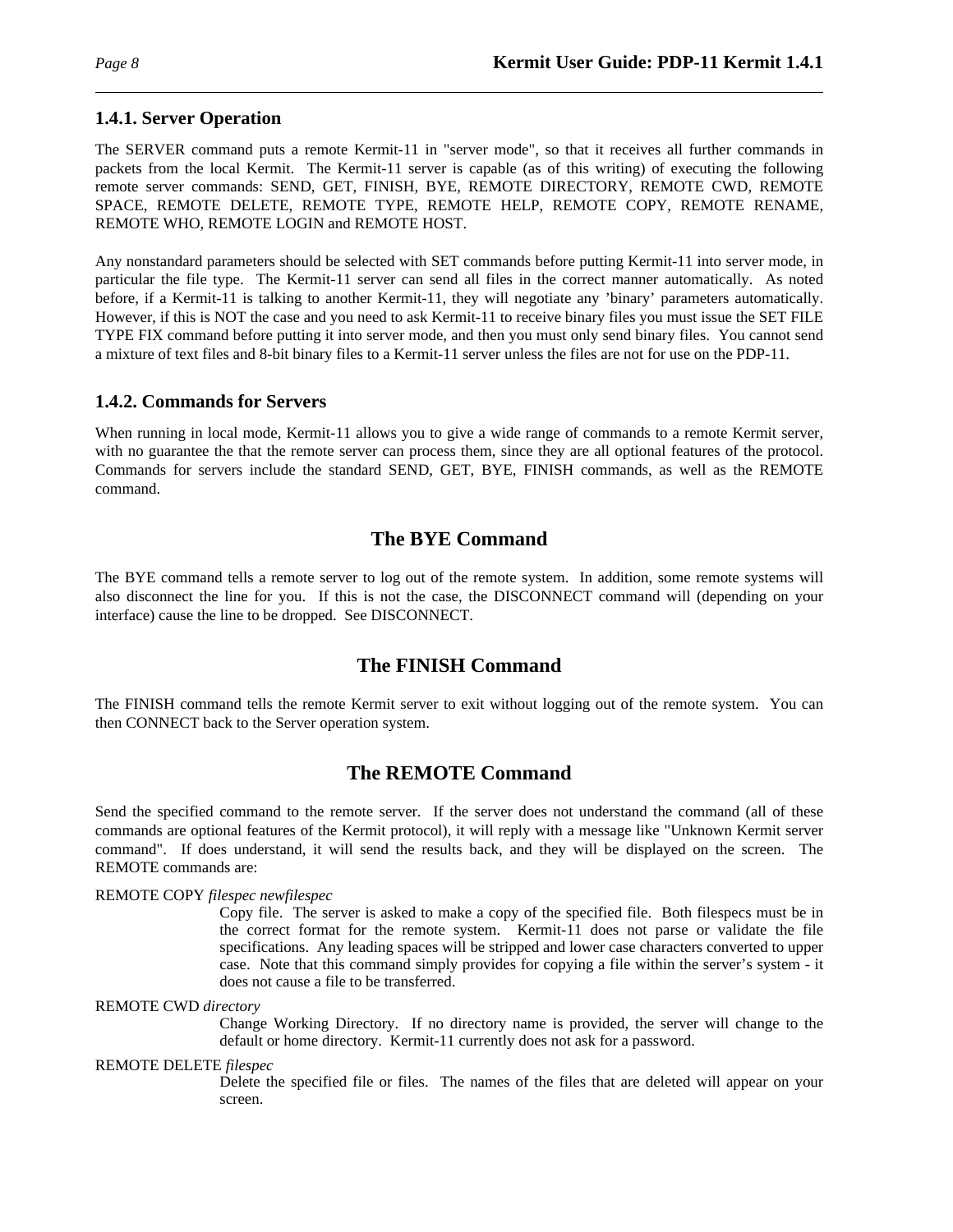REMOTE DIRECTORY [*filespec*]

The names of the files that match the given file specification will be displayed on your screen, perhaps along with size and date information for each file. If no file specification is given, all files from the current directory will be listed.

REMOTE HELP The remote server will send back a list of server commands that it can execute.

#### REMOTE HOST *command*

Pass the given command to the server's host command processor, and display the resulting output on your screen. Not all Kermit servers can do this function. In the case of Kermit-11, only the RSTS/E Kermit-11 server can execute the REMOTE HOST command.

#### REMOTE LOGIN *user password*

Ask a remote server to log into a different account or username. The support for this command is rarely implemented as many systems layer login/logout support over the executive. A Kermit-11 server can only support this on RSTS/E, and at that only for version 9.0 or later. Of the various DEC PDP-11 operating systems, only RSTS/E has the support for logging in and out built into the executive and accessible with directives.

#### REMOTE RENAME *oldfile newfile*

Change the name on the specified file (or files). Both file specifications must be valid for the server's system.

REMOTE SPACE Display information about disk usage in the current directory.

#### REMOTE TYPE *filespec*

Display the contents of the specified file on your screen.

REMOTE WHO Display current status of user's logged in.

## **1.5. Commands for Local File Management**

These commands provide some local file management capability without having to leave the Kermit-11 program. These commands are very similar to the REMOTE commands in function and syntax. They are all executed locally, and are available when Kermit-11 is either local or remote. The arguments to these commands are the same as the arguments expected from the user Kermit when Kermit-11 is processing a command in server mode. Additionally, these commands can be prefixed by the LOCAL keyword.

COPY *filespec newfilespec* CWD *directory* DELETE *filespec* DIRECTORY [*filespec*] **HELP** HOST *command* RENAME *oldfile newfile* SPACE TYPE *filespec* WHO

#### **1.5.1. The CONNECT Command**

The CONNECT command will allow you to connect in as a terminal over the line that was specified by the SET LINE command. (Using the CONNECT command before using the SET LINE command will result in an error message.) The terminal line must be one which is accessible to the user.

The distributed RSX-11M/M+ task has been built with the  $/PR:0$  switch to enable the task to change other terminal settings. Additionally, for RSX-11M/M+, the MCR command SET /SLAVE=TT*nn*: should be done before entering Kermit-11.

If you are running K11POS.TSK on a PRO/350, Kermit will set the line to XK0: and the speed to 9600 by default.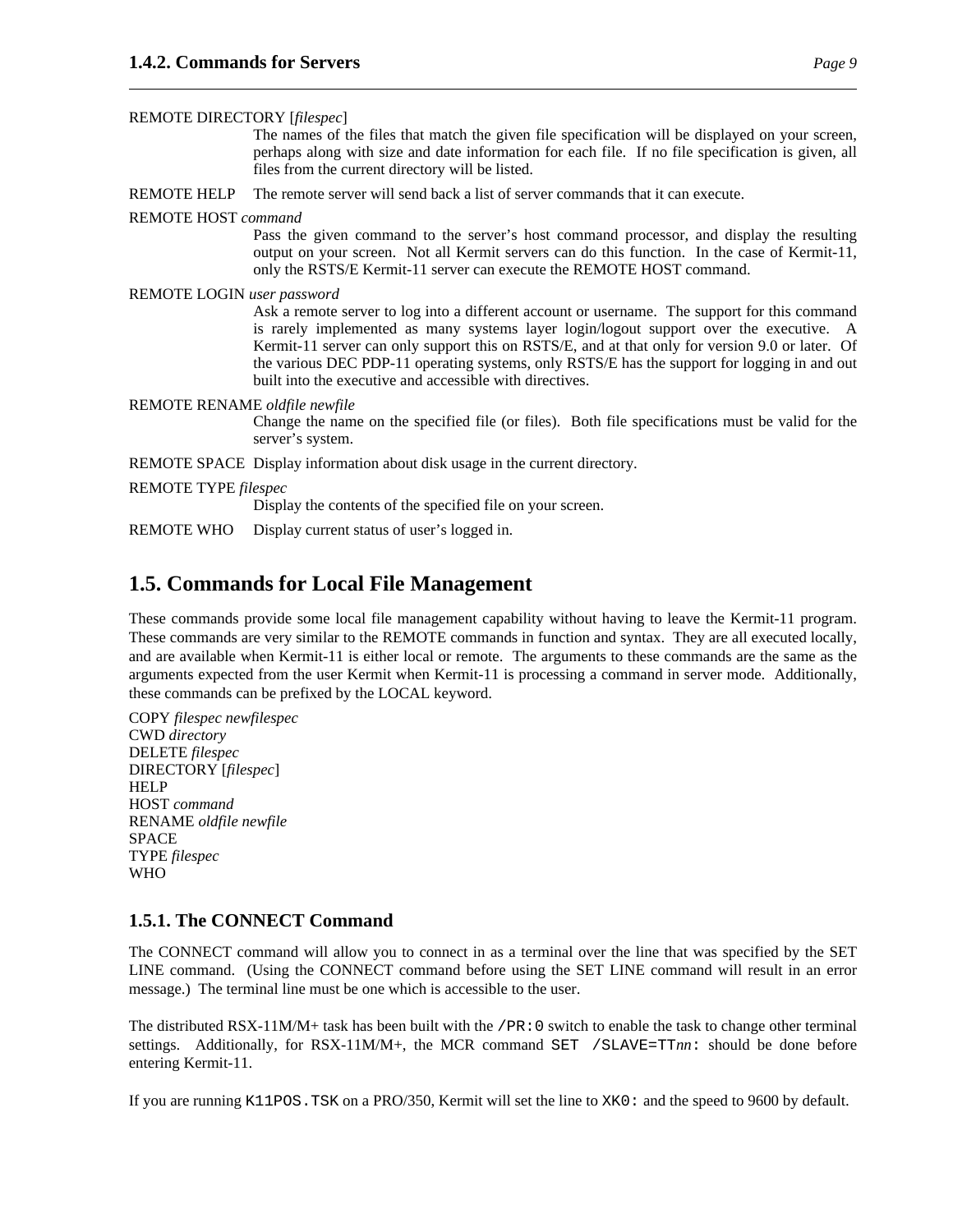Please note that Kermit-11 CAN NOT change the speed of a DL11 type interface, nor can it change the speed of a PDT-150 modem port (use SPEED.SAV).

The following is an example of using a Racal-Vadic VA212 autodialing modem to log into a remote TOPS-20 system. There is one point at which there is no echoing of the user input, this is following the typing of the local 'escape sequence', which by default is Control-\ followed by a 'c'. The control-backslash informs the terminal emulator that the next character is a command. In this case, the command was 'C', which means to return to the local PDP-11 system. Control-\ followed by ? would print a help message. All the commands prior to the DIAL command were contained in the INI file, KERMIT.INI.

```
$ kermit
Kermit-11 V3.46 Last edit: 21-Feb-1986
Kermit-11>set modem vadic
Kermit-11>set pho num cu 9K12121234567
Kermit-11>set logfile 20.log
Kermit-11>set deb console
Kermit-11>set lin tt58:
Link: TT58: Speed: 9600, DTR not present
Kermit-11>set dtr
Kermit-11>set spe 1200
Kermit-11>dial cu
Using: 9K12121234567
Connection established, type CONNECT to access remote
Kermit-11>connect
enter class 4
class 004 start
CU20B
@log xx.abcdef
 CU20B, TOPS-20 Monitor 5.1(5101)-2
 Job 28, TTY32, 2-Apr-84 4:15:24PM
 Previous login was 2-Apr-84 4:10:16PM
        .
        .
@logout
[Confirm]
Logged out Job 28, User XX.ABCDEF , TTY 32,
  at 2-Apr-84 16:19:34, Used 0:00:11 in 0:04:10
Kermit-11>disc
KERMIT link TT58: disconnected
Kermit-11>exit
$ logout
```
## **1.6. The SET Command**

Syntax: SET *parameter keyword*

The SET command is used to set various parameters in Kermit. The format of the SET command is:

#### **SET ATTRIBUTES**

Syntax: SET ATTRIBUTES {ON, OFF}

Part of the Kermit protocol is the support of file attributes. Connected Kermits that support this can send information to each other about file size, time/date of creation, RMS file headers and other useful things. Due to potential problems with incompatible implementations this feature can be disabled. In this case, the sending Kermit-11 will never try to send file attributes, even though the receiver may have indicated that it supports this.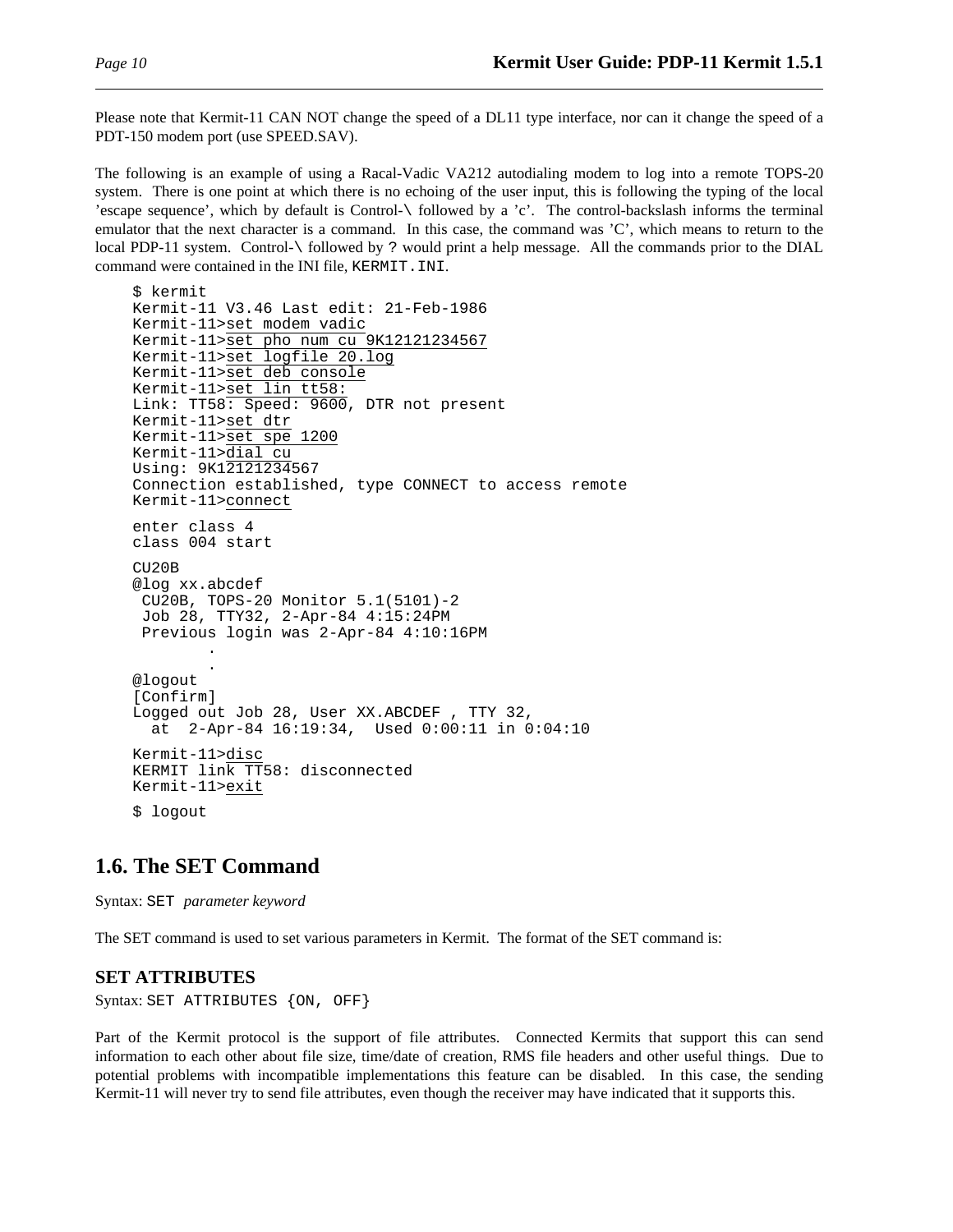#### **SET BAUD**

This is the same as SET SPEED. See HELP SET SPEED

#### **SET BINARY-TYPE**

Kermit-11 has a default list of filetypes that are scanned to decide if a file should be sent in binary mode in addition to checking file attributes for RSX, P/OS and RSTS/E. The user can, however, override this list with the this command. The default list is fairly inclusive, with types such as .SAV and .TSK forcing Kermit-11 into binary transmission. See HELP SET FIL for the default list. Examples:

Kermit-11> set binary-type .sav Kermit-11> set bin .exe

#### **SET BLOCK-CHECK**

Syntax: SET BLOCK\_CHECK  ${1, 2, 3}$ 

The SET BLOCKCHECK command is used to determine the block check sequence which will be used during transmission. The block check sequence is used to detect transmission errors. There are three types of block check available. These are the single character checksum (default), the two character checksum, and the three character CRC (cyclic redundancy check). This command does not ensure that the desired type of block check will be used, since both Kermit's involved in the transfer must agree on the block check type. Kermit-11 will request that the type of block check set by this command be used for a transfer. If the other Kermit has also had the same block check type requested, then the desired block check type will be used. Otherwise, the single character checksum will be used. The command should be given to BOTH Kermits since Kermit-11, when in server mode, has no say about what kind of checksum it wants to use. (See Kermit protocol manual for more information.)

#### **SET CONSOLE**

Syntax: SET CONSOLE {7, 8}

The SET CONSOLE command is used under P/OS to control the passing of 8 bit data to the terminal during the connect command. If you are getting multinational characters being printed, this is a very useful thing to set. The default is SET CON 7.

#### **SET DEBUG**

Syntax: SET DEBUG {ALL, CONSOLE, CONNECT, FILE, PACKET, STATE}

The SET DEBUG command is used to specify the type and level of debugging to a disk file . This disk file must have been created by the SET LOGFILE command.

#### **SET DEBUG ALL**

SET DEBUG ALL will turn on logging for CONSOLE,CONNECT,FILE,PACKET and STATE to the disk file specified by SET LOGFILE. This command is the same as SET DEBUG ON. The command format is:

#### **SET DEBUG CONSOLE**

SET DEBUG CONSOLE will turn on logging for all i/o during a remote connect to the disk file specified by SET LOGFILE. This command is the same as SET DEBUG CONNECT.

#### **SET DEBUG CONNECT**

SET DEBUG CONNECT will turn on logging for all i/o during a remote connect to the disk file specified by SET LOGFILE. This command is the same as SET DEBUG CONSOLE.

#### **SET DEBUG FILE**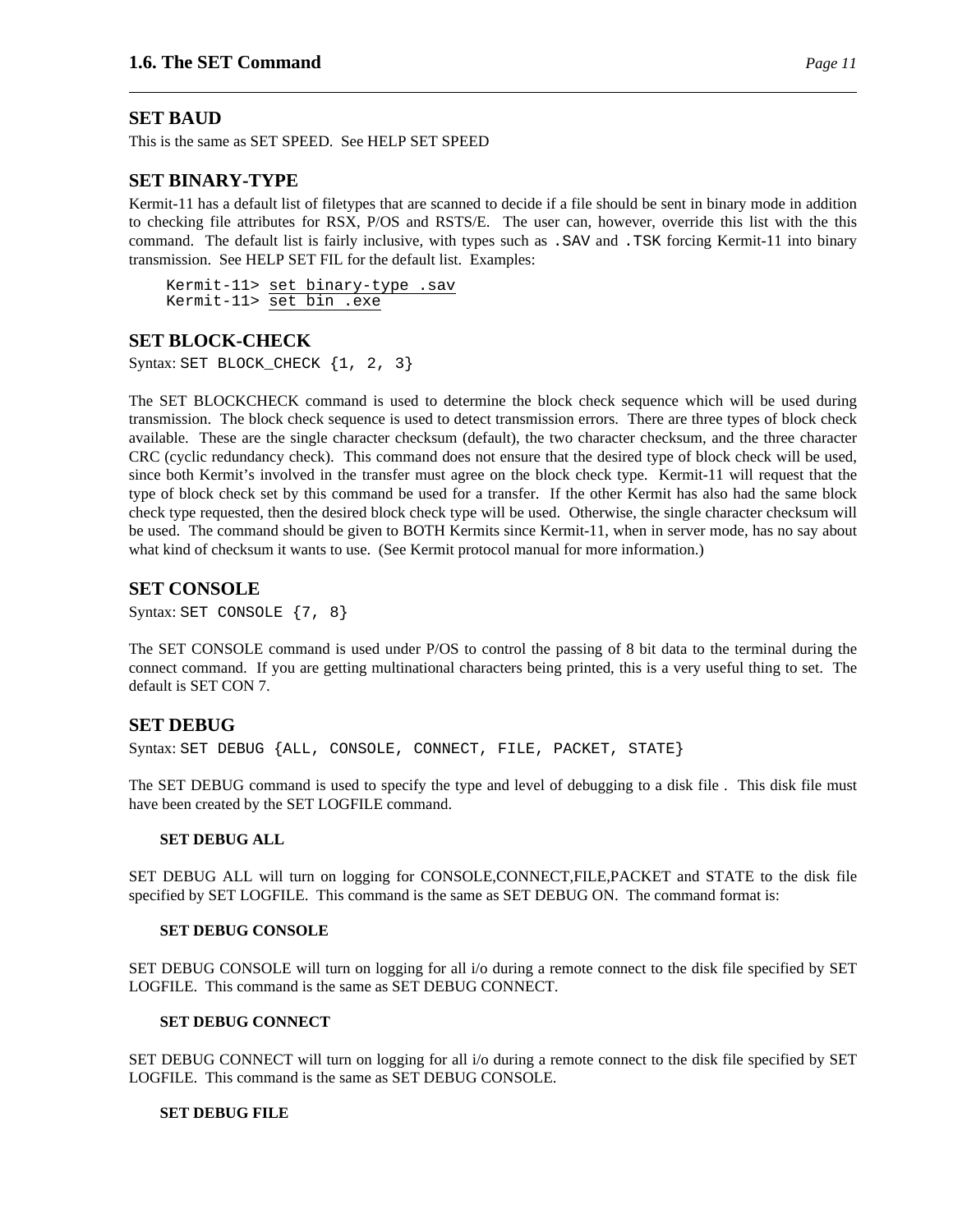SET DEBUG FILE will log all file 'opens' and 'creates' to the file specified by SET LOGFILE.

#### **SET DEBUG HELP**

SET DEBUG HELP gives the user a list of all qualifiers which can be used with SET DEBUG.

#### **SET DEBUG NONE**

SET DEBUG NONE 'turns off' all debugging. This is the same as the SET DEBUG OFF command.

#### **SET DEBUG OFF**

SET DEBUG OFF 'turns off' all debugging. This is the same as the SET DEBUG NONE command.

#### **SET DEBUG ON**

SET DEBUG ON will 'turn on' logging for CONSOLE,CONNECT,FILE,PACKET and STATE to the disk file specified by SET LOGFILE. This command is the same as SET DEBUG ALL.

#### **SET DEBUG PACKET**

SET DEBUG PACKET will 'turn on' logging of all receive and transmit packets to the disk file specified by SET LOGFILE.

#### **SET DEBUG STATE**

SET DEBUG STATE will turn on logging of all internal Kermit-11 state transitions.

## **SET DELAY**

Syntax: SET DELAY *seconds*

The DELAY parameter is the number of seconds to wait before sending data after a SEND command is given. This is used when Kermit-11 is running in remote mode to allow the user time to escape back to the other Kermit and give a RECEIVE command.

## **SET DEFAULT**

Syntax: SET DEFAULT *device*

The DEFAULT parameter allows you to specify a device and UIC (or PPN) for all subsequent file opens (for SENDING) and file creates (for RECEIVING). It is disabled by typing SET HOME. Example:

Kermit-11>set default db2:[200,201]

This is quite useful for Kermit-11 running on a DECNET link, as you can set the default for file operations to include node names and passwords as in:

```
Kermit-11>set def orion::sys$system:[fubar]
```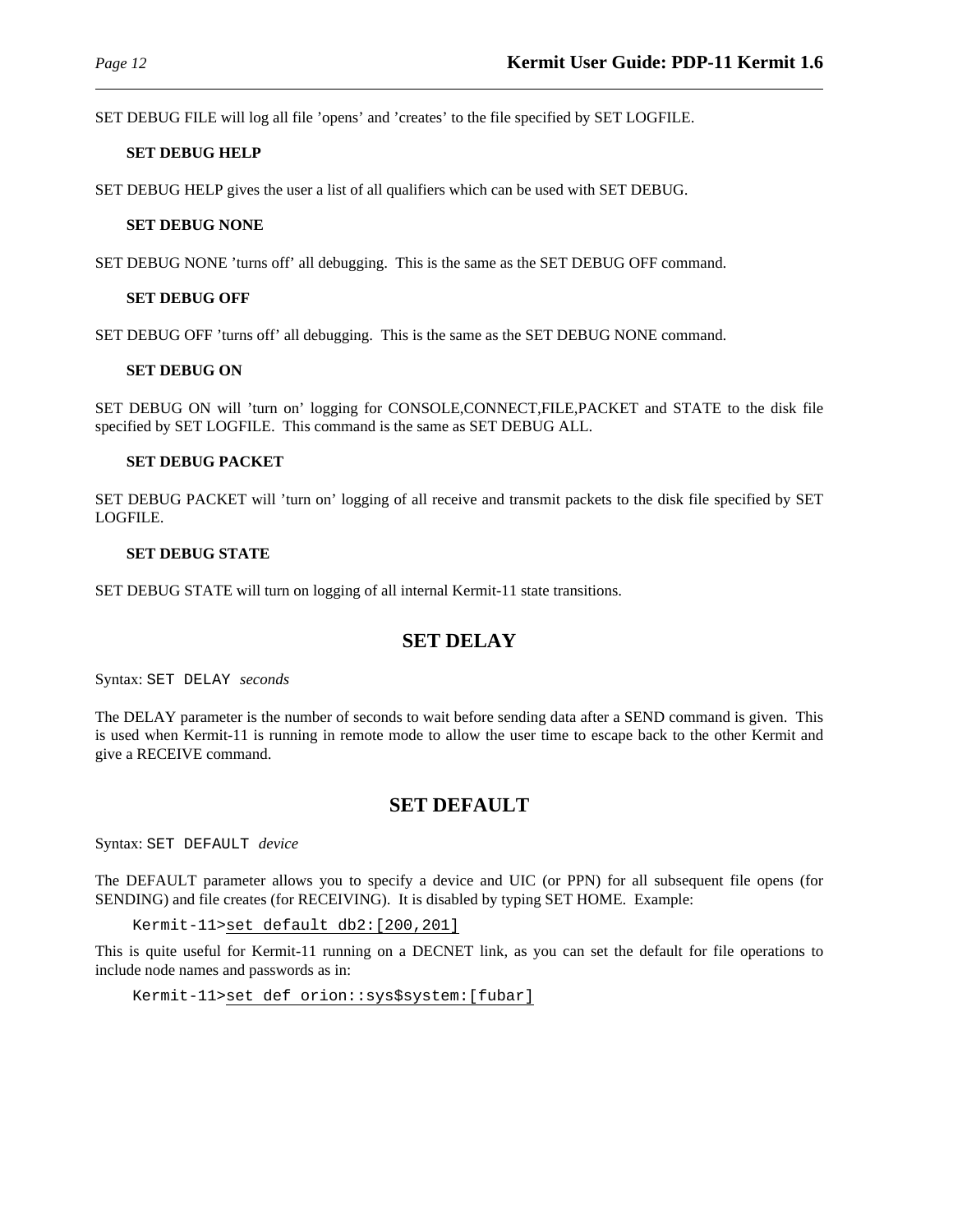### **SET DIAL**

Kermit-11 has knowledge built in to it of a number of the more common 'smart' autodial modems. To find out if your modem is directly supported try the command SET MODEM ?. If your modem is not in this list then you need the SET DIAL command to generate the data base used by Kermit to control the modem. Kermit uses this information to implement the DIAL command. A command such as DIAL can only be done when Kermit knows both how to format commands to the modem, and what kind of text the modem will send back to it in response. As an example, the VADIC VA212PA modem is awakened from an idle state by the character sequence 05 015 (in octal), which is a Control-E followed by a carriage return. In response to this two-character string, the modem responds with:

HELLO: I'M READY \*

Thus Kermit has to know that when it sends the wakeup sequence it needs to wait for the asterisk to be sent back by the modem. At this point Kermit will know that the modem is in a state awaiting further commands, such as that to dial a phone number.

It is not possible for Kermit to have knowledge of all makes of modems. Instead Kermit supports a command, SET MODEM USER DEFINED, which then allows you to use the SET DIAL command to inform Kermit how the modem works. Once Kermit knows how to control the modem, you can use the DIAL command to initiate a call from Kermit.

The SET DIAL commands are:

| Define the wakeup string                 |
|------------------------------------------|
| Define the prompt the modem uses         |
| Define a string to start dialing         |
| Define the string to confirm number      |
| Define the number formatting string      |
| Define string(s) for call complete       |
| Define string(s) for informative text    |
| Define string(s) for call failure        |
| Define string for number confirmation    |
| Set pause time between wakeup characters |
| Set pause time between number digits     |
| Define string for dial tone pause        |
|                                          |

Suppose we had to tell Kermit about the Racal Vadic VA212PA modem (though in reality Kermit already knows about that kind). In checking the owners manual for it, we find that:

- To wake the modem up, we type a control E followed by a carriage return.
- To dial a number, we type the letter D followed by a carriage return. At this point, the modem prints a NUMBER? prompt, we then type the desired number in. It reprints the number and then waits for a carriage return from us to confirm that its really the correct phone number.
- When it completes dialing, it will print 'ON LINE' or 'ONLINE' for a successful call, otherwise it may display on the terminal 'BUSY', 'FAILED CALL', 'NO DIAL', 'VOICE' or 'TIME OUT'. While it is waiting for its call to be answered, it may print the line 'RINGING' several times in order to tell you that it is working on it.

The Kermit commands required would be:

Kermit-11>SET MODEM USER\_DEFINED Kermit-11>SET DIAL WAKEUP \05\015 Kermit-11>SET DIAL PROMPT \* Kermit-11>SET DIAL INITIATE D\015 Kermit-11>SET DIAL FORMAT %P%S\015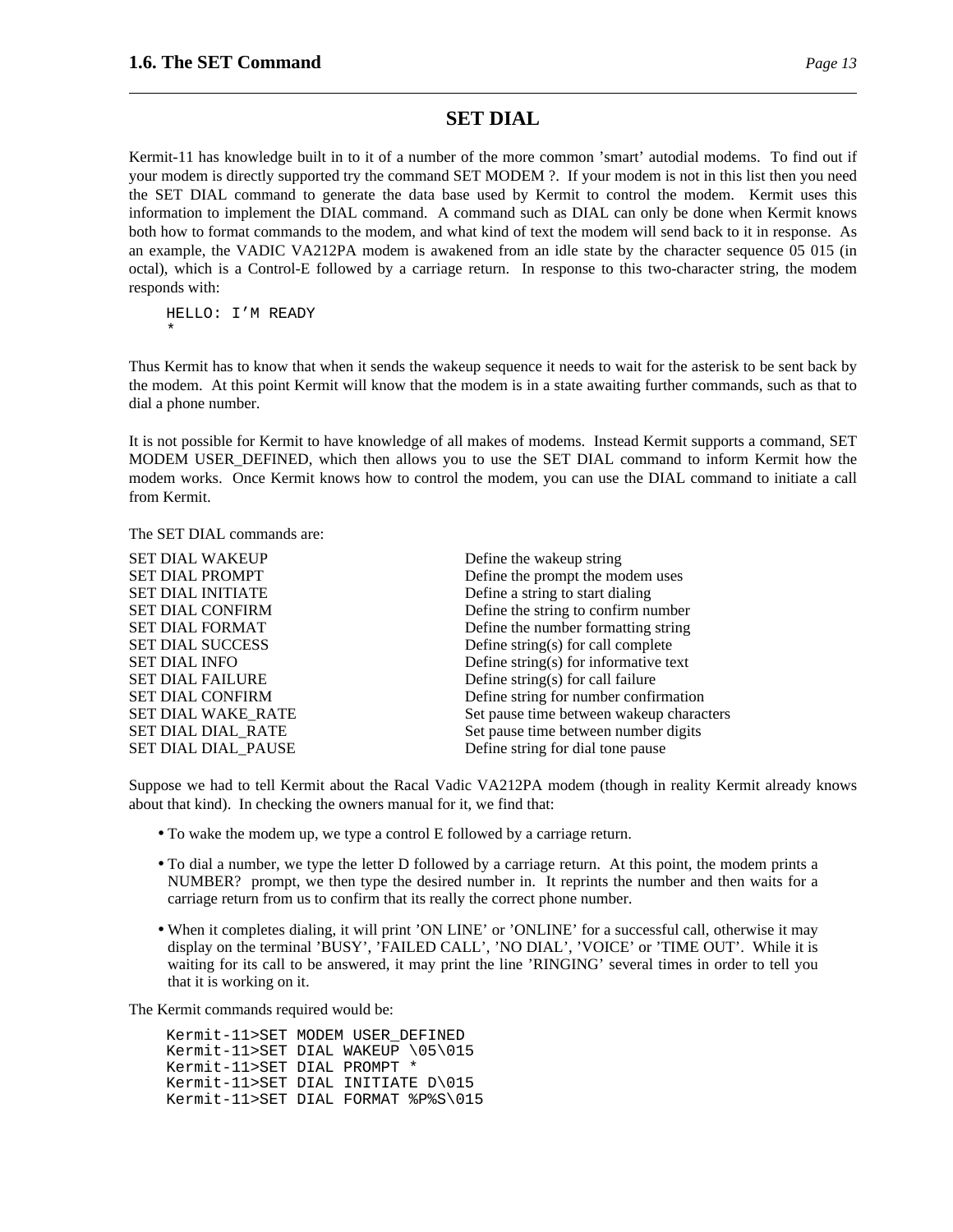```
Kermit-11>SET DIAL CONFIRM \015
Kermit-11>SET DIAL SUCCESS ONLINE
Kermit-11>SET DIAL SUCCESS ON LINE
Kermit-11>SET DIAL INFO RINGING
Kermit-11>SET DIAL FAILURE BUSY
Kermit-11>SET DIAL FAILURE FAILED CALL
Kermit-11>SET DIAL FAILURE NO DIAL
Kermit-11>SET DIAL FAILURE VOICE
Kermit-11>SET DIAL FAILURE TIME OUT
Kermit-11>SET DIAL DIAL_PAUSE 9K
Kermit-11>DIAL 14195551212
```
The notation "\05\015" indicates the Control E followed by a carriage return; 05 is octal for control E, 015 is octal for carriage return. An alternate notation for octal numbers can be used by placing the value inside of inequality characters, as in SET DIAL WAKE <05><015> though the former is preferred.

The notation "%P%S\015" indicates to Kermit that the phone number from the dial command is to be followed by a carriage return; the  $\S$ S is simply a placeholder for the phone number. The presence of the  $\S$ P is to indicate where to insert the dial pause string, in this case we need to dial 9 and wait for a second dial tone. The "K" is the Racal Vadic code to get the modem to pause. If you are dialing on a direct line, the DIAL\_PAUSE command is unneeded. If for any reason you need to pass a " $\mathbf{v}$ " or "<" to your modem, simply prefix the character with another " $\mathbf{v}$ ", as in " $\mathbf{v}$ ".

Many modems require only the WAKEUP, PROMPT, FORMAT and result strings. The Digital DF112 is an example of this; its definition would look like:

Kermit-11>SET MODEM USER\_DEFINED Kermit-11>SET DIAL WAKEUP \02 Kermit-11>SET DIAL PROMPT READY Kermit-11>SET DIAL FORMAT %S# Kermit-11>SET DIAL SUCCESS ATTACHED Kermit-11>SET DIAL FAILURE BUSY Kermit-11>SET DIAL FAILURE DISCONNECTED Kermit-11>SET DIAL FAILURE ERROR Kermit-11>SET DIAL FAILURE NO ANSWER

Some modems may be unable to accept data at the line speed; in this case we would need to use the SET DIAL WAKE\_RATE and SET DIAL\_DIAL\_RATE. These two commands accept a delay time in milliseconds; the actual delay will not be precise as the PDP-11 line clock interrupts sixty times per second. Furthermore, on RSTS/E the finest granularity for timing is one second; thus setting delays would result in delays of one second increments.

In general, not all of the result fields need be specified except for the call completed strings; Kermit will time out after a while if it can't match a response with any definitions.

Further information can be found in the sections on SET MODEM, DIAL, REDIAL and SET PHONE.

## **SET DTR**

The SET DTR command is very similar to the DISCONNECT (or HANGUP) command. SET DTR, where supported, raises DTR for a predetermined amount of time, whereas the DISCONNECT (or HANGUP) command drops DTR. The SET DTR is only functional on RSTS/E, which by default keeps DTR low until either RING INDICATOR or CARRIER DETECT goes high. This is opposite of the behavior on RT11 and RSX11M/M+, both of which normally assert DTR. The SET DTR command raises DTR for at least 30 seconds (depending on the version of RSTS/E) and is useful for making connections to front end switches (such as MICOM and GANDALF). On RT11, SET DTR is identical to the HANGUP command; it simply drops DTR for two seconds. In this case (RT11 and TSX+) this command is only supported on RT11 5.2 and TSX+ 6.0 with the XL/XC and CL drivers, respectively. This command is a no-op on RSX11M/M+ and P/OS. For further information on modem support, see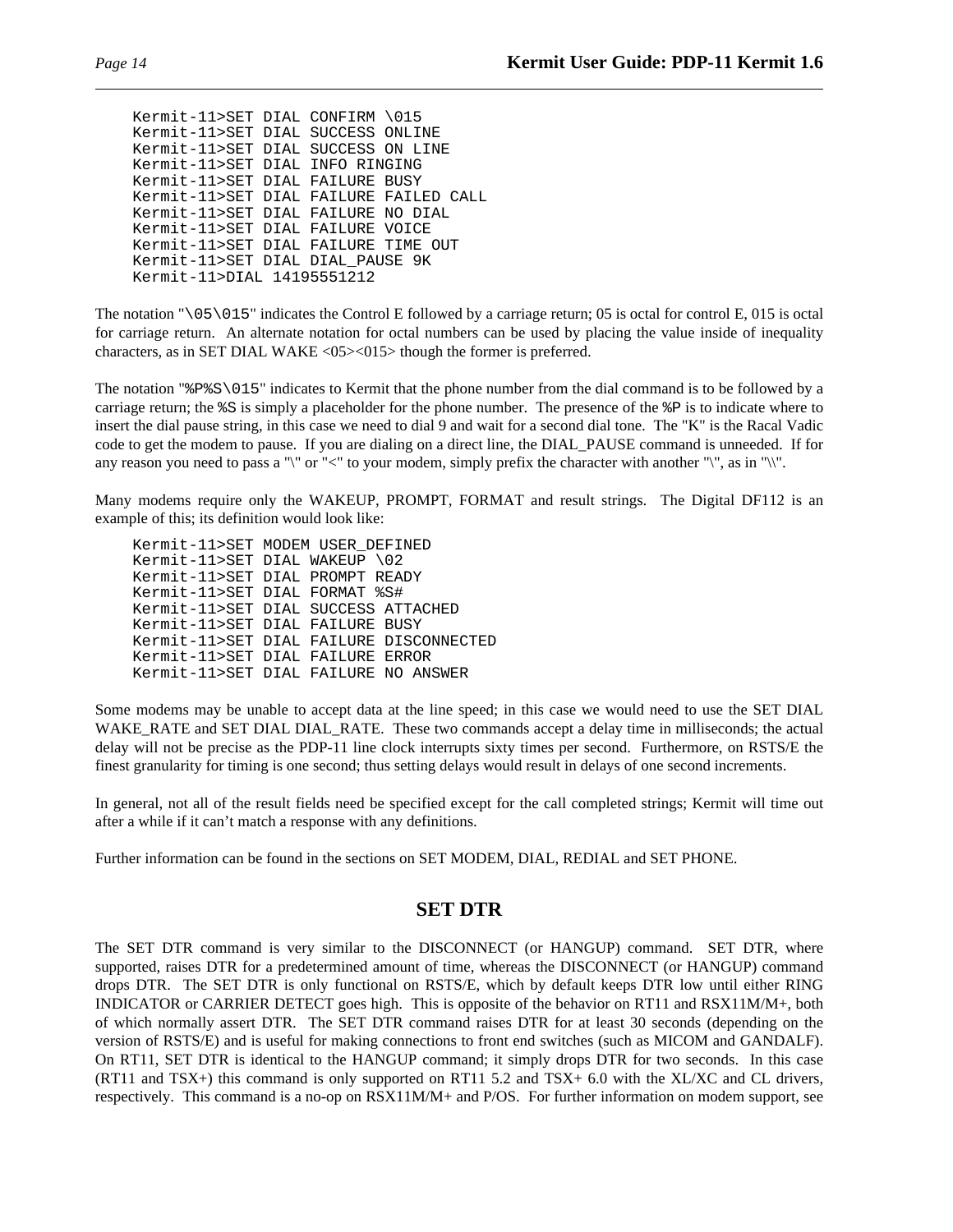the later section regarding such.

#### **SET DUPLEX**

Syntax: SET DUPLEX {FULL, HALF}

The DUPLEX parameter controls whether an outgoing link (set via the SET LINE command) is a full duplex link (the default) or a half duplex link. All it does for half duplex is to cause all characters typed after the CONNECT command to be echoed locally.

#### **SET END-OF-LINE**

Syntax: SET END-OF-LINE <octal ASCII value>

The END-OF-LINE parameter sets the ASCII character which will be used as a line terminator for all packets SENT to the other KERMIT. This is normally not needed for most versions of KERMIT.

#### **SET ESCAPE**

Syntax SET ESCAPE <octal ASCII value>)

This command will set the escape character for the CONNECT processing. The command will take the octal value of the character to use as the escape character. This is the character which is used to "escape" back to Kermit-11 after using the CONNECT command. It defaults to control (octal 34). It is usually a good idea to set this character to something which is not used (or at least not used very much) on the system being to which Kermit-11 is CONNECTing.

#### **SET FILE**

Syntax: SET FILE {NOSUPERCEDE, SUPERCEDE, TYPE *file-type*}

The SET FILE command allows you to set various file related parameters.

#### **SET FILE TYPE ASCII**

File type ASCII is for text files. SET FILE TYPE TEXT is the same.

#### **SET FILE TYPE AUTO**

Kermit-11 will normally try to decide if a file must be sent in binary mode based on the file attributes and filetype. If, for instance, the directory entry for FUBAR.TXT showed it to be RMS (or FCS) fixed length records, Kermit-11 will switch to binary mode and send it verbatim. If the receiving Kermit is Kermit-11, then the sending Kermit will send attribute data over also. The file types shown in Table 1-1 also will normally be sent as binary files unless you use the SET FILE TYPE NOAUTO command.

#### **SET FILE TYPE BINARY**

File type BINARY is for non-text files. Note that binary files which are generated on a PDP-11 system cannot be transferred to another (non PDP-11) system without losing file attributes. This means that (for example), an RSM11 indexed file cannot be transmitted with Kermit-11 at this time. You can not have parity set to anything but NONE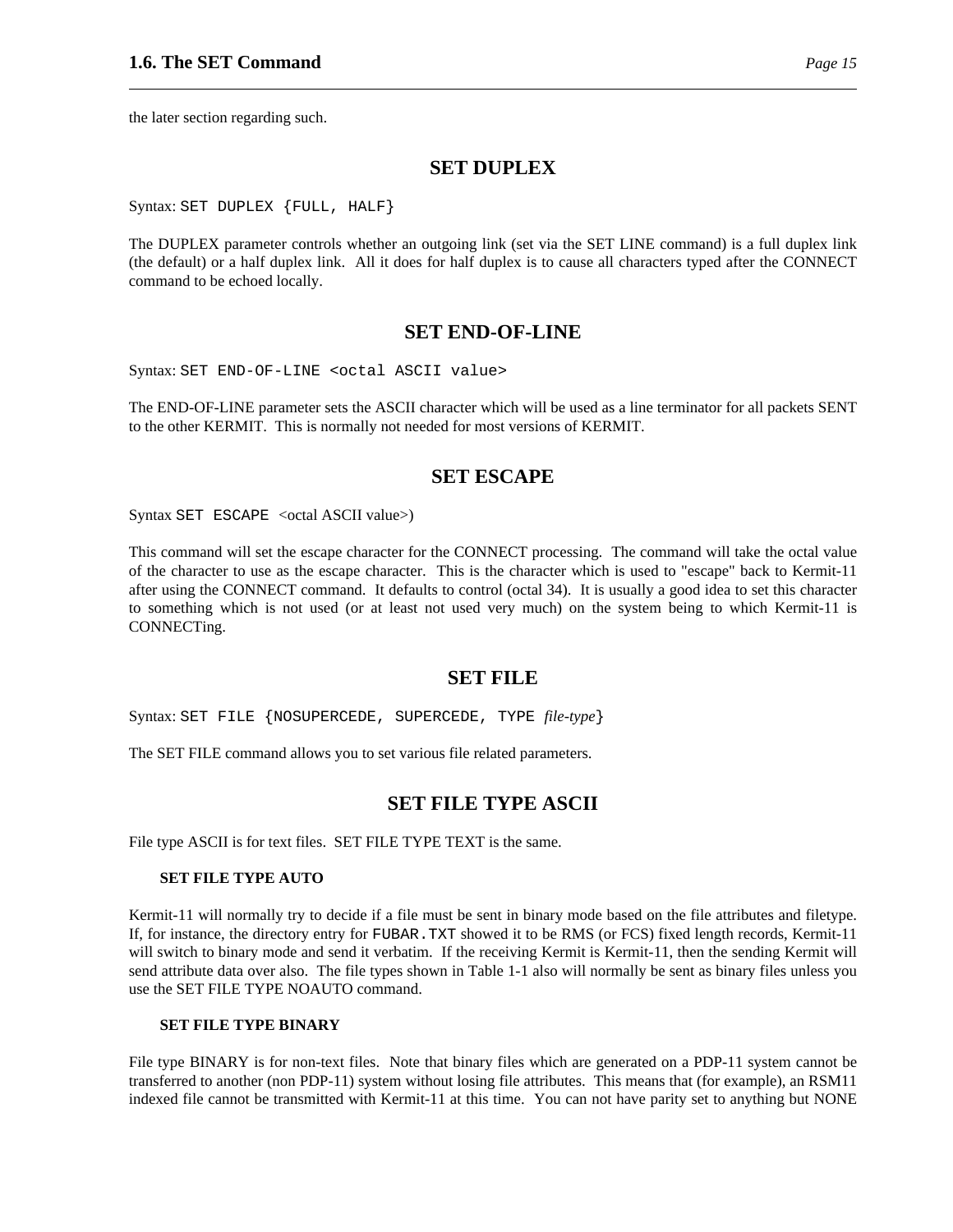- \*.TSK RSX, IAS, and RSTS tasks
- \*. SAV RT11 and RSTS save images<br>\*. OBJ Compiler and macro-11 output
- Compiler and macro-11 output
- \*.STB TKB and LINK symbol tables
- \*.CRF TKB and LINK cross reference files
- \*.TSD 'Time shared DIBOL' for RT11
- \*.BAC RSTS Basic-plus 'compiled' files
- \*.OLB RSX, IAS, and RSTS object libraries
- \*.MLB RSX, IAS, and RSTS macro libraries
- \*.RTS RSTS/E run time systems
- \*.EXE VMS executable

**Table 1-1:** Kermit-11 File Types

to use binary file transfer (see HELP SET PARITY) unless the other Kermit can process eight bit quoting. Two Kermit-11's connected to each other will use binary transmission automatically via the Kermit attribute packets, preserving file attributes where it makes sense (i.e. RSTS/E and RSX only).

#### **SET FILE TYPE DECMULTINATIONAL**

PDP-11 Kermit normally strips the high bit of every character on both transmission and reception of files (unless the SET FILE TYPE FIXED command was given). The SET FIL DEC command will cause Kermit-11 to leave all data intact but still obey the host file system when reading or writing files. In other words, Kermit will write sequential implied carriage control files with eight bit data if this command is used.

### **SET FILE TYPE FIXED**

This is the same as SET FILE TYPE BINARY.

#### **SET FILE TYPE NOAUTO**

SET FILE NOAUTO disables Kermit-11 from trying to base binary transmission mode on file attributes or filetype.

#### **SET FILE SUPERCEDE**

Syntax: SET FILE {SUPERCEDE, NOSUPERCEDE}

SET FILE [NO]SUPERCEDE allows Kermit-11 to accept or reject files received (from either the RECEIVE or GET commands) on a per file basis. The default is SUPERCEDE. By doing SET FILE NOSUPERCEDE Kermit-11 will always check to see if the file to be created is already there (independent of version number) and reject it to the sending server if it exists. This presumes that the Kermit sending the file understands the protocol to reject one file of a (possibly) wildcarded group of files. The main use of this is to resume getting a group of files, as in GET KER:K11\*.\* or GET KER:MS????.\* having lost the connection after transferring some of the files. If this is set, then any files already transferred will not be transferred again.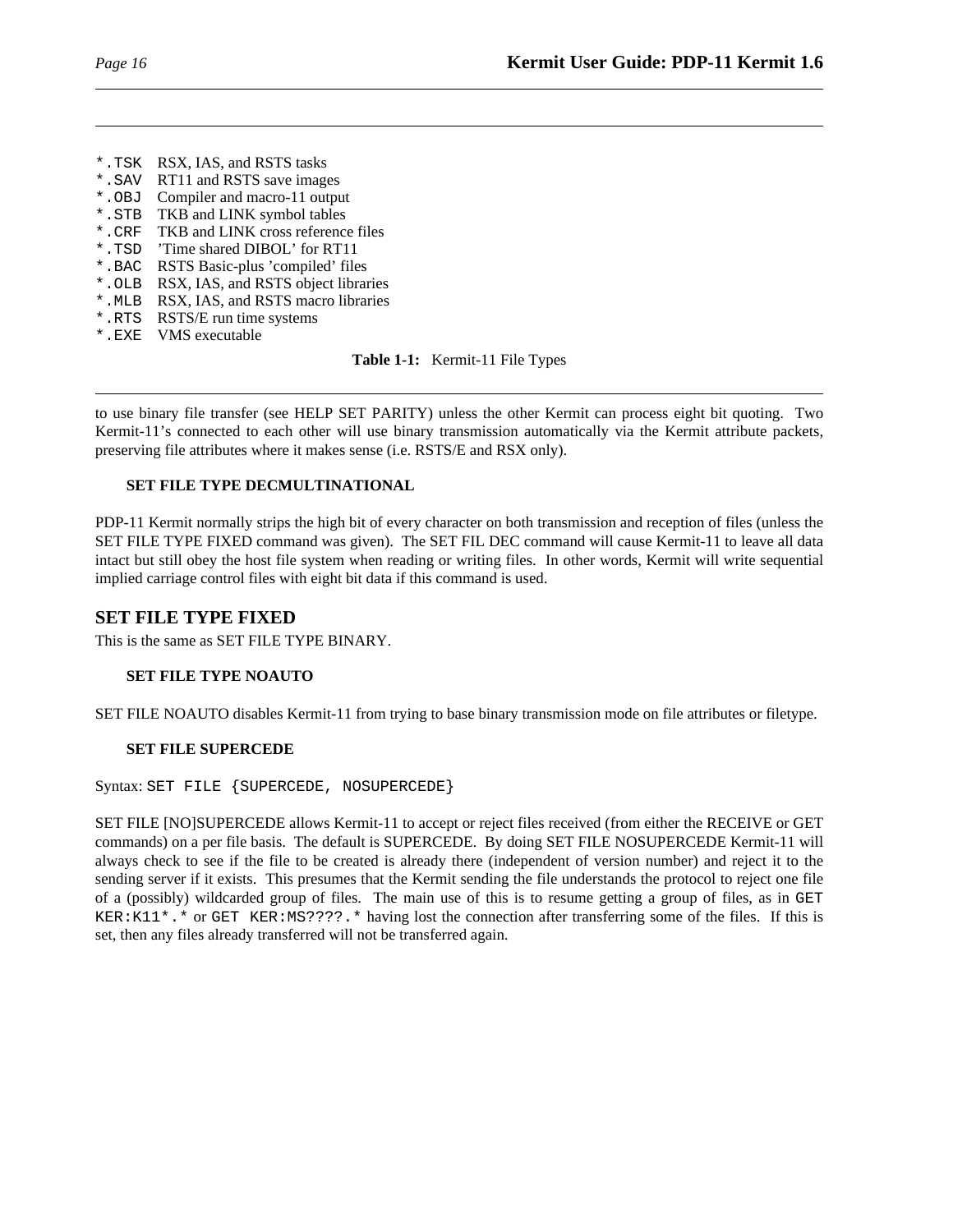#### **SET HOME**

SET HOME resets the default device and UIC (or PPN) to nothing, ie, all file opens and creates use your default disk (SY:) and your UIC (or PPN).

#### **SET IBM-MODE**

Syntax: SET IBM {ON, OFF}

The SET IBM ON (or OFF) will instruct Kermit-11 to wait for an XON following each packet sent to an IBM host in linemode. Since the default for IBM mode may not always be appropriate for your IBM compatible system, you can always use the SET HANDSHAKE XON and SET DUPLEX HALF to avoid the parity setting implied by using IBM mode.

#### **SET LINE**

Syntax: SET LINE *device-designator*

The SET LINE command sets the terminal name up for use with the connect command. To use this you must have access to that device. On many systems terminal lines other than your own are protected from access, and may require special procedures to access them. The form of the device name is TTnnn:, where 'nnn' is a decimal number for RSTS and an octal number for RSX-11M/M+. For RT-11, the device name is simply the MT unit number shown by the SHO TER command, as in '5' for DZ11 unit 0 line 4. If the system is running RT-11 version 5 you can do a SET LIN XL:. At worst case, Kermit-11 can use the console port on RT-11. For more information see the notes later on for RT-11 If you are running K11POS.TSK for P/OS on the PRO/350, Kermit-11 will set the line to XK0: and the speed to 9600 baud when Kermit starts. To override the line or speed, set HELP SET LINE and HELP SET SPEED. Examples:

| Kermit-11>SET LINE TT55: |  |
|--------------------------|--|
| Kermit-11>SET LINE 5     |  |
| Kermit-11>SET LINE XKO:  |  |
| Kermit-11>SET LINE XL:   |  |

 $(for RSTS and RSX-11M/M+)$  $(for RT-11 and MT service)$  $(for P/OS, done implicitly)$  $($ for RT-11 and XL handler $)$ 

See HELP CONNECT, HELP SET DUPLEX and HELP SET SPEED for more information. Also, for TSX+, see notes regarding TSX later in these notes. The RT-11 XL handler has notes later on also.

#### **SET LOGFILE**

Syntax: SET LOGFILE *filespec*

The SET LOGFILE command creates a debug dump file for you. It must be used BEFORE any SET DEBUG commands can be used. See HELP DEBUG for further information about debugging modes.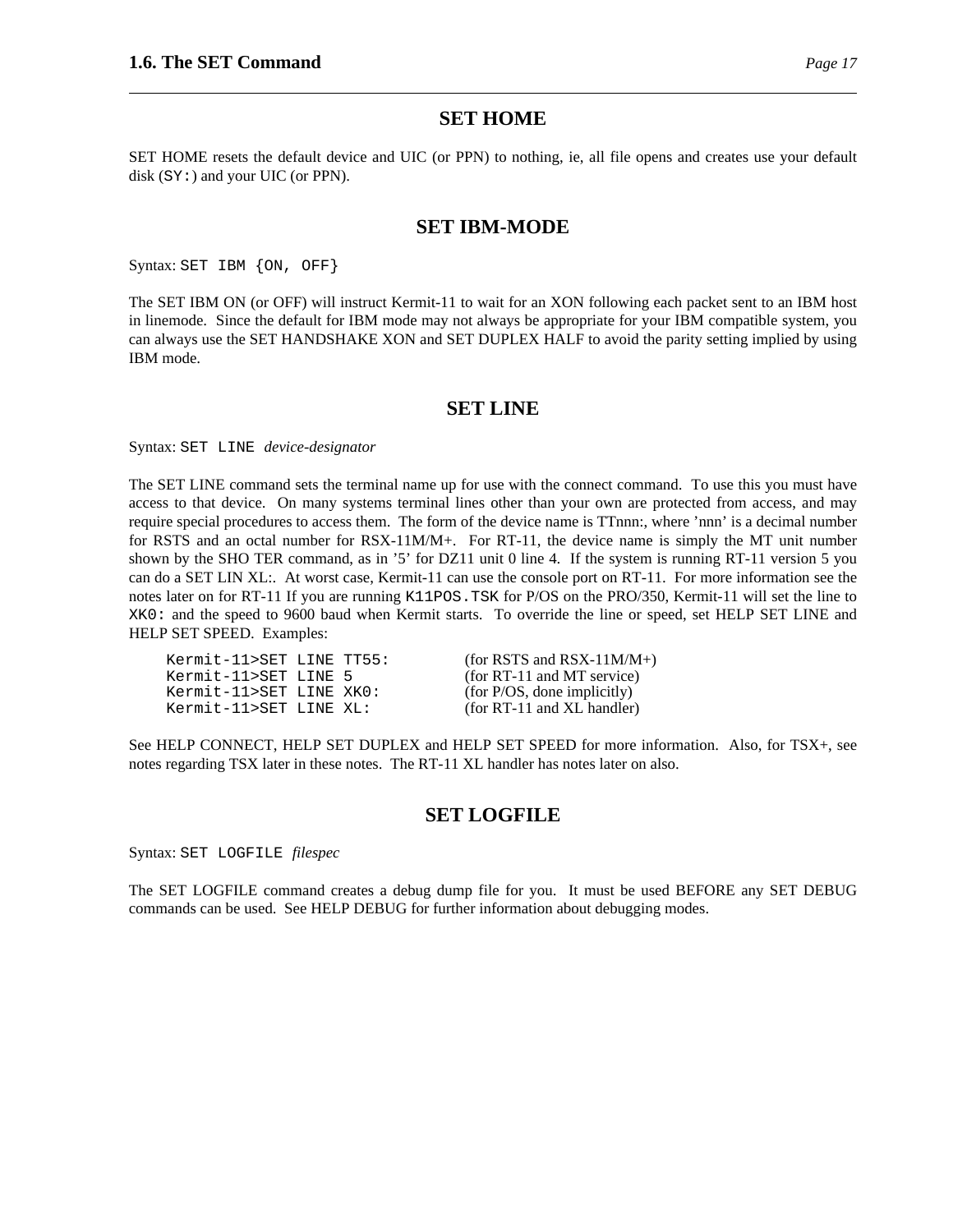## **SET MODEM**

The SET MODEM command defines the type of MODEM use for dialing out on the line set with the SET LINE command, or, in the case of the PRO/350, the XC or XK port. There are only a few modems defined at this time, they are:

| <b>VADIC</b>     | Generic RACAL-VADIC autodial      |
|------------------|-----------------------------------|
| VA212PA          | Stand alone VADIC VA212           |
| VA212PAR         | Rack mounted VADIC VA212          |
| VA4224           | Rack mounted VADIC VA4224 .v22bis |
| <b>HAYES</b>     | Hayes smartmodem                  |
| DF100            | DEC DF112                         |
| DF200            | DEC DF224                         |
| DF <sub>03</sub> | DEC DF03                          |
| <b>MICROCOM</b>  |                                   |

The DIAL command is then used after the SET MODEM command. For example, on a PRO/350 running P/OS:

Kermit-11>set prompt PRO> PRO>set modem va212pa PRO>dial 5374411 Modem in command mode Modem dialing Connection made, type CONNECT to access remote PRO>con Enter class ? VX785A Class start Username: BRIAN Password:

...*and so on*

## **SET PACKET-LENGTH**

Syntax: SET PACKET-LENGTH *length*

You can alter the default transmitted packet length with the SET PACKET-LENGTH command. This should not normally be needed unless the line is very noisy, at which time you should probably give up anyway.

## **SET PARITY**

Syntax: SET PARITY {EVEN, ODD, MARK, NONE, SPACE}

This is used with the SET LINE and CONNECT commands to specify the type of parity for the remote link. It defaults to NONE and can be any of ODD, EVEN, MARK or SPACE.

All parity generation is done via software, no special hardware is used. The use of software parity generation is restricted to 8 bit links only. The character format, if parity is set to anything but NONE, will be 7 bits of data followed with high bit set or cleared to indicate the parity. If you set parity to anything but NONE (the default), Kermit-11 will be forced to request 8bit prefixing from the other Kermit-11, which is a method by which Kermit can 'prefix' eight bit characters with a shift code. You MUST use parity (even if MARK or SPACE) when using Kermit-11 with the IBM CMS Series/1 or 7171 3270 emulator, or in linemode through a 3705 front end.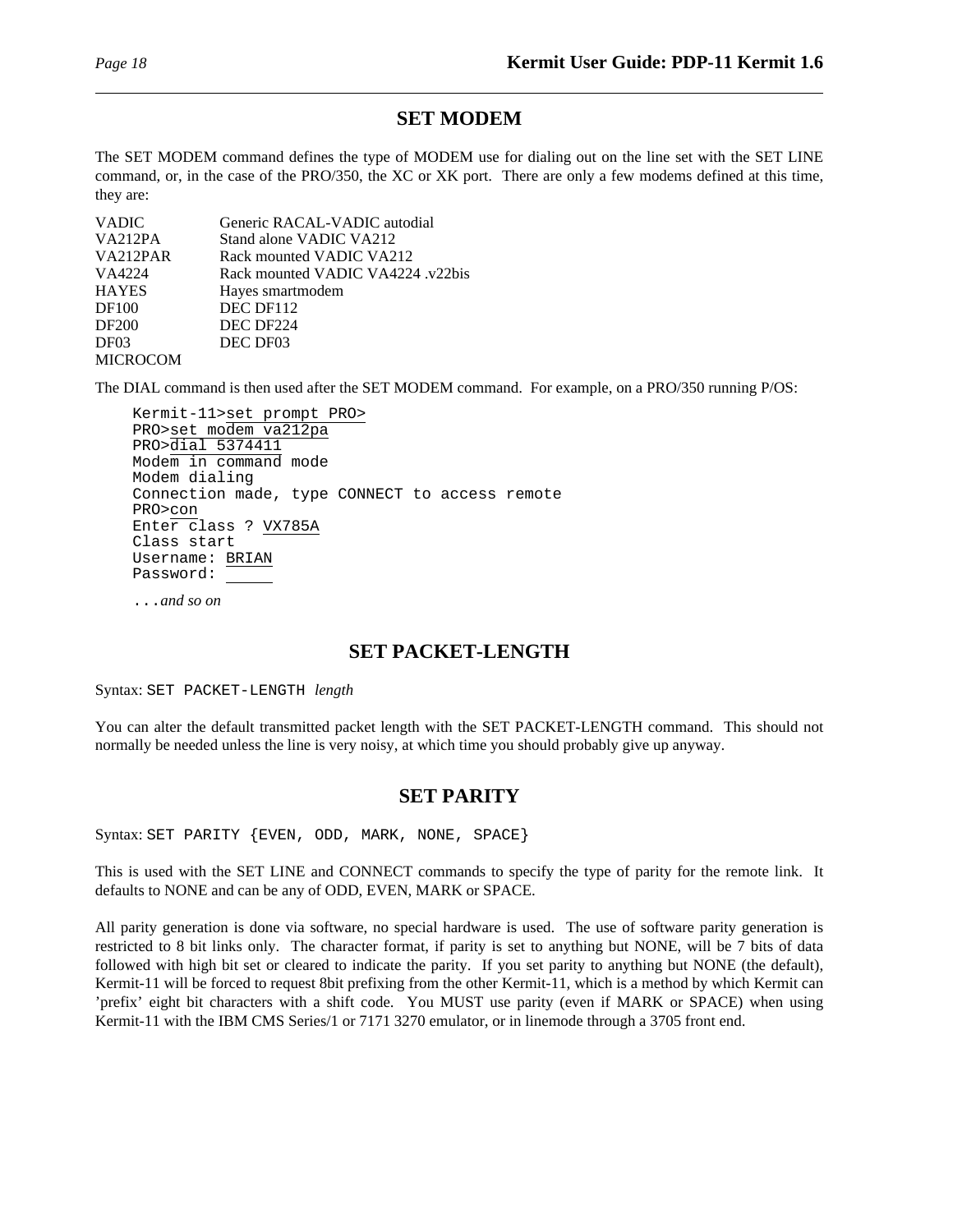#### **SET PAUSE**

Syntax: SET PAUSE *seconds*

PAUSE tells Kermit to wait the specified number of seconds between each packet being sent to the other Kermit. This may be useful under situations of heavy system load. This may be automatically computer by Kermit-11 in a future release as a function of line speed.

### **SET PHONE**

Syntax: SET PHONE {NUMBER, TONE, PULSE, BLIND}

The SET PHONE NUMBER command allows you to associate a phone number with a symbolic name for later use with the DIAL command. These definitions could be placed in your KERMIT. INI file, and then referenced later. Example:

Kermit-11>set pho num work 5374411 Kermit-11>set pho num market 16174671234 Kermit-11>dial work

The other two SET PHONE options, SET PHONE [TONE][PULSE] and SET PHONE BLIND are not useful unless the appropiate dial formatting string and character sequences for selecting PULSE or TONE, and BLIND dialing are present in the modem definition macros in K11DIA.MAC. The format effector for TONE/PULSE is %M and the effector for BLIND is %B. Currently (in 3.54) only the VA4224 has entries for these options.

#### **SET POS**

Syntax: SET POS {DTE, NODTE}

The SET POS command allows options SPECIFIC to P/OS to be altered. The most useful option is the SET POS [NO]DTE command. This allows Kermit-11 to use PRO/Communications version 2 for terminal emulation, if this product has been installed on the PRO/350. Of course, if this option is chosen, control is returned to the PRO with the EXIT key (F10) rather than with Control  $\mathcal{C}$ .

## **SET PROMPT**

Syntax: SET PROMPT *prompt*

The SET PROMPT command is useful if you are using two Kermit-11's to talk to each other. By using the SET PROMPT command, you can change the prompt from 'Kermit-11>' on either (or both) Kermit to something that would indicate which system you are currently connected to. Examples:

Kermit-11>set prompt Kermit-11/1170> Kermit-11>set prompt Fubar> Kermit-11>set prompt ProKermit-11>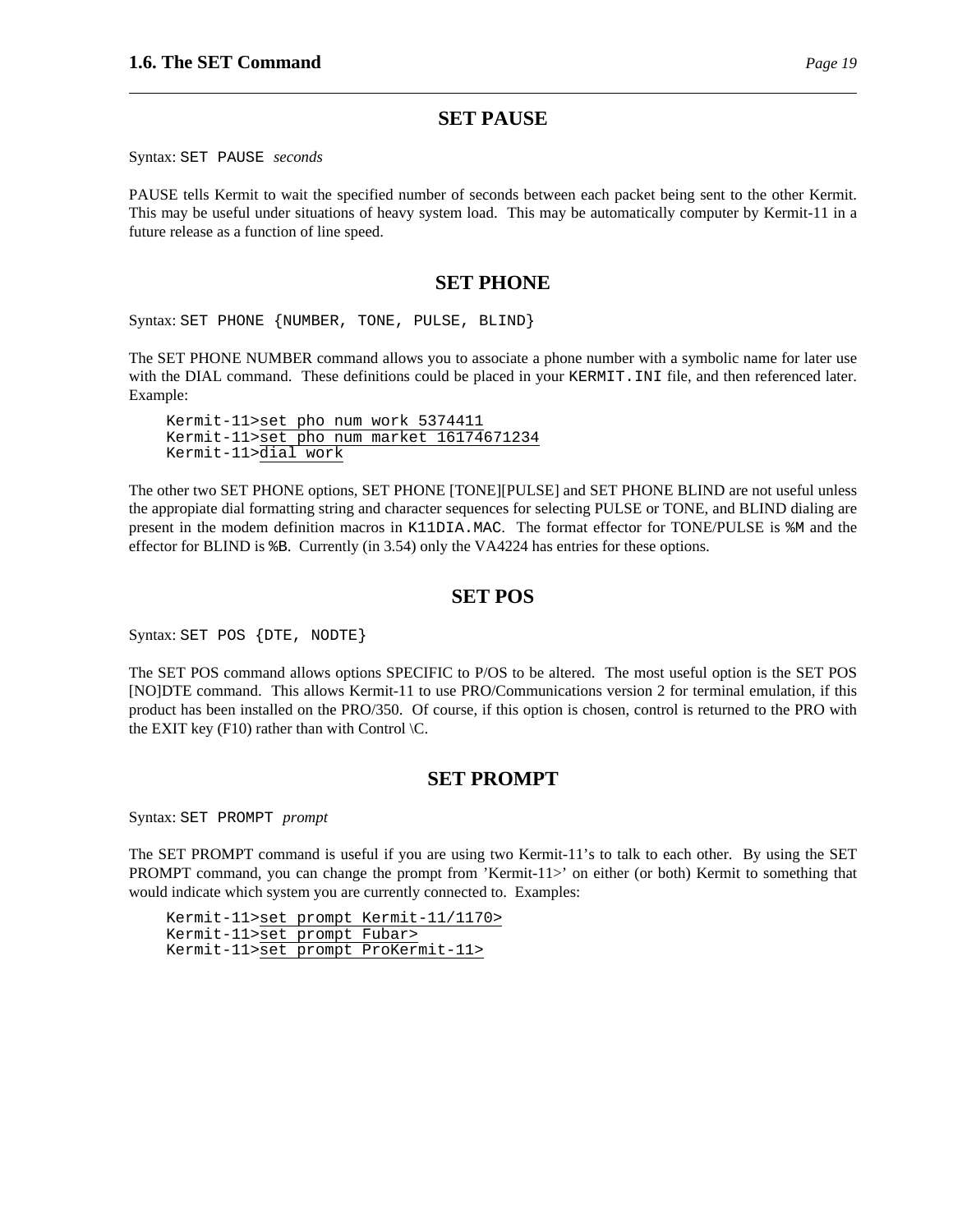## **SET RECEIVE**

Currently the SET RECEIVE and SET SEND basically work the same in that they only alter the END-OF-LINE character and the START-OF-PACKET value, as in:

Kermit-11>set rec start 2 Kermit-11>set rec end 12

The command SET RECEIVE PACKET-LENGTH command is discussed below.

#### **SET RECEIVE END-OF-LINE**

This instructs Kermit-11 to expect something other than the default carriage return (octal 15) at the end of a packet. Kermit-11 will ignore packet terminators. The SET SEND END command is of more use in conditioning outgoing packets.

#### **SET RECEIVE START-OF-PACKET**

The normal Kermit packet prefix is Control-A (ASCII 1); this command changes the prefix Kermit-11 expects on incoming packets. The only reasons this should ever be changed would be: Some piece of equipment somewhere between the two Kermit programs will not pass through a Control-A; or, some piece of of equipment similarly placed is echoing its input. In the latter case, the recipient of such an echo can change the packet prefix for outbound packets to be different from that of arriving packets so that the echoed packets will be ignored. The opposite Kermit must also be told to change the prefix for its inbound packets and the prefix it uses on outgoing packets.

## **SET RECEIVE PACKET-LENGTH**

Syntax: SET RECEIVE PACKET-LENGTH *length*

This command has two functions. The first, and normal one, is to reduce incoming packet lengths in the event that normal sized Kermit packets can not be passed through the communications circuit. There could be, perhaps, some 'black box' somewhere in the link that has a very small buffer size; this command could be used to reduce the size that the SENDING Kermit will use.

The other use is to enable a protocol extension to Kermit called 'Long Packets'. The actual protocol is documented elsewhere, let's just say that this is a way for two Kermit's to use packet sizes far greater than the normal ('Classic') packet size if 90 characters or so. The main use of this feature is in file transfer over links that introduce considerable delay, it is not uncommon for packets to incur an one to two second delay. The net result is a VERY slow running Kermit with an effective speed of perhaps 300 to 600 baud rather than 1200 or 2400 baud. By making the packets longer, we raise the effective speed of such a circuit. The main restriction on the packet size chosen is the link, a given circuit may not pass 500 character packets. Also, BOTH Kermits must support this extension to the protocol, they will always negotiate it before any file transfer. See the notes at the end of this document for more information.

It is HIGHLY recommended that you use the CRC block check, as the default type one checksum could be inadequate for such long packets, as in:

Kermit-11>SET BLO 3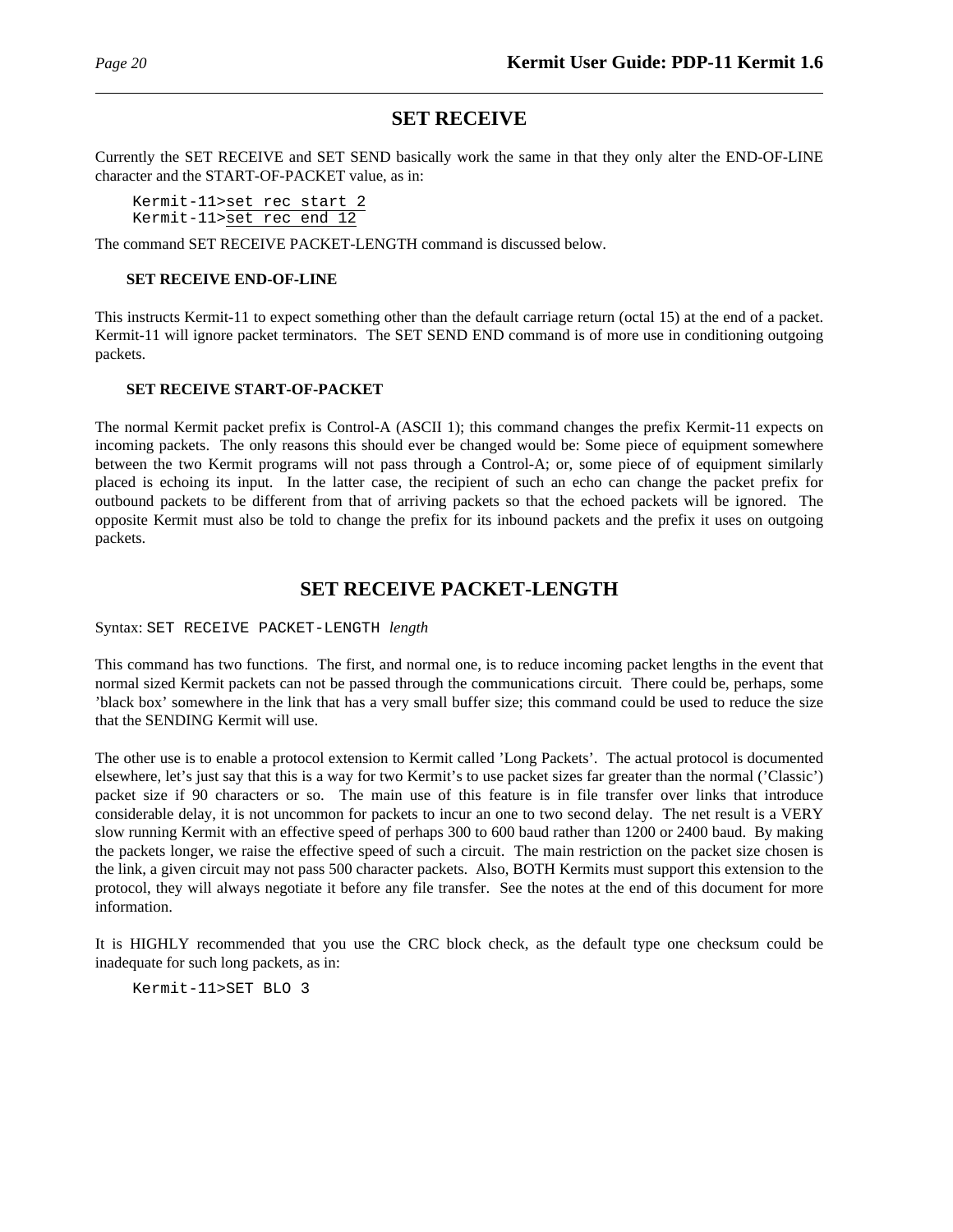### **SET RECORD-FORMAT**

Syntax: SET RECORD-FORMAT {STREAM, VARIABLE}

Kermit will, by default, create RMS11 variable length implied carriage control records for text files. You can override this and change it to create stream ascii records with the SET RECORD-FORMAT STREAM command. This is useful for RSTS/E systems if you need file compatability with BASIC Plus. This command would be most useful in a KERMIT.INI file, which is executed by KERMIT when Kermit starts.

#### **SET RETRY**

Syntax: (SET RETRY )*number*

SET RETRY value tells Kermit to try that many times on a NAK'ed packet before giving up. This should only be needed if the line is extremely noisy or the PDP-11 host is running very slowly due to the system load.

## **SET RSX**

The SET RSX command is intended to deal with the peculiarities often found with RSX systems. There are currently three SET RSX commands, as in:

| Kermit-11>SET RSX FASTIO      |  | Default for packet reading,      |
|-------------------------------|--|----------------------------------|
|                               |  | waits for $\langle CR \rangle$ . |
| Kermit-11>SET RSX CHARIO      |  | Read one char at a time for      |
|                               |  | packet reading.                  |
| Kermit-11>SET RSX TC.DLU n    |  | Alters the TC.DLU setting.       |
| Kermit-11>SET RSX CONNECT ALT |  | Uses a new $(v2.33)$ connect     |
|                               |  | driver which bypasses TTDRV      |
|                               |  | flow control.                    |
| Kermit-11>SET RSX CONNECT DEF |  | Use old connect code $(2.32)$    |

The SET RSX command is subject to change and the above options may be removed in the future. Note the the SET RSX CHARIO may be needed when transfering files with parity enabled. This command alters the method by which a packet is read; instead of waiting for a carriage return, Kermit reads the typeahead byte count and then issues a read for that many characters. This is the same method Kermit-11 ALWAYS uses under P/OS.

## **SET RT-11 CREATE-SIZE**

Syntax: (SET RT-11 CREATE-SIZE )*number*

The SET RT-11 CREATE value command was added to assist those RT-11 users with very small disks to be able to get files with sizes greater that half of the available contiguous space available. While this is NOT a problem going from one Kermit-11 to another Kermit-11 since the PDP-11 Kermit supports a subset of the protocol known as 'ATTRIBUTES', other Kermits may not support the exchange of file sizes (most do not). Thus if your largest contiguous space is 300 blocks and you want to get a 250 block file, the command:

Kermit-11>set rt-11 cre 250

would be needed, as RT-11 by default only allocates 50 percent of the available space.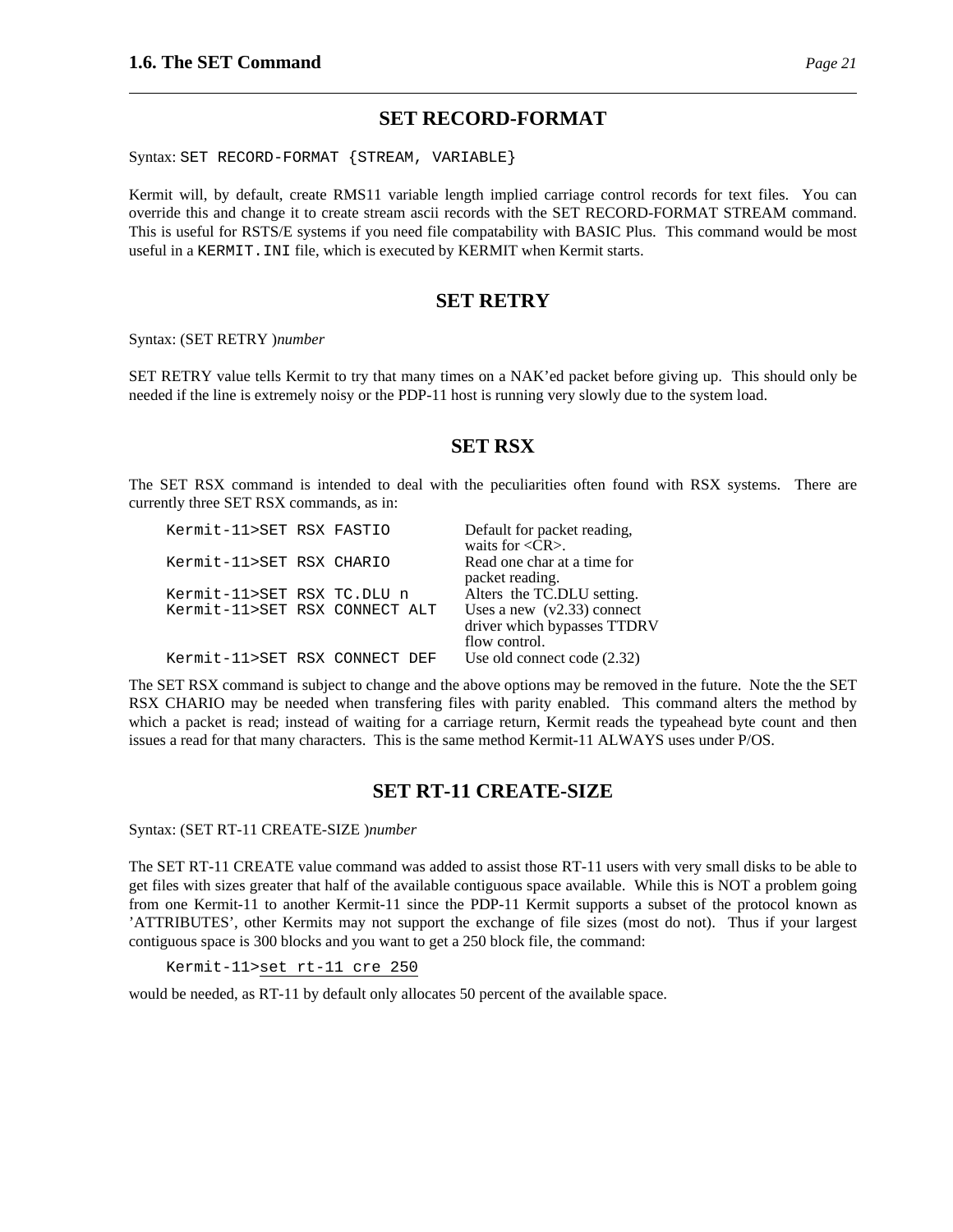## **SET RT-11 FLOW-CONTROL**

Syntax: SET RT-11 {FLOW-CONTROL, NOFLOW}

Note that for the connect command under RT-11 you will most likely need xon/off flow control to be generated by Kermit-11. This is enabled with the SET RT-11 FLOW command. This is by default NOFLOW since the modem the author uses, a Vadic 212PA, can't handle XONs and XOFFs while in command mode. The solution here is to escape back to Kermit command mode after the remote system has been logged into, and then type SET RT-11 FLOW.

The effect of SET RT-11 FLOW is for Kermit-11, when in connect mode, to send an XOFF to the host every eight characters. When the loop in the connect module finds no more data in the input buffer, it sends up to 2 XON characters (in case the first XON got lost) to tell the remote system to start sending again. The reason for doing so is that the RT-11 multiple terminal service is very slow about handling input interrupts and does not do any of it's own flow control when it's internal ring buffer gets full. This has been tested at line speeds up to 4800 baud without losing data. This setting should not be needed for use with the XC/XL handlers.

SET RT-11 FLOW has NO effect on packet transmission, since the Kermit packet size is never mode than 96 characters, and the RT-11 input buffer is 134 characters in size.

The SET RT-11 [NO]FLOW command replaces the older SET RTFLOW [ON][OFF].

## **SET RT-11 VOLUME-VERIFY**

Syntax: SET RT-11 {VOLUME-VERIFY, NOVOLUME}

Normally RT-11 Kermit-11 will check the directory header of a disk to verify that it most likely contains a valid RT-11 file structure before trying to read the directory. If for some reason your disk does not contain the standard data at offset 760 in the header, Kermit-11 will reject the disk. The SET RT-11 NOVOL command will instruct Kermit-11 to bypass that check.

## **SET SEND**

The SET SEND command controls what Kermit-11 will be doing for outgoing packets in that you may want to alter the packet terminator and/or the start of packet character (by default, 15 octal and 1 octal respectively. See HELP SET RECEIVE for more information.

The only extra option for SET SEND is SET SEND [NO]XON. If the command SET SEND XON is give, then every packet sent will be prefixed with an XON character. This could be useful in situations where flow control is erratic. The actual intent of this option was to try to circumvent a firmware bug in the DHV11 when used under RSTS/E.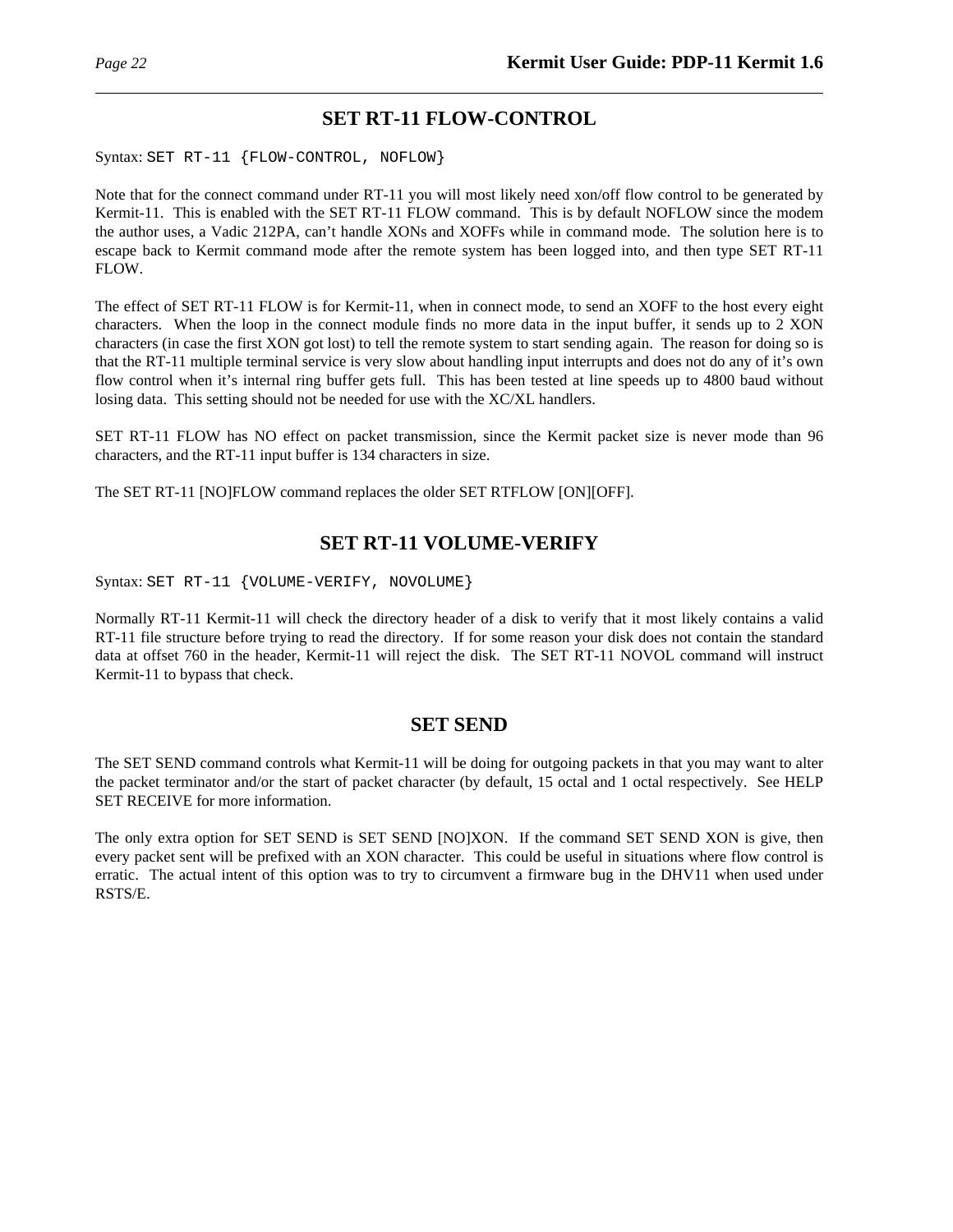### **SET SPEED**

Syntax: SET SPEED *speed*

SET SPEED value sets the line speed for the device specified via the SET LINE command, and used for the CONNECT command. Changing the speed of a terminal line requires privilege for RSTS and RSX-11M/M+. The SET SPEED command will only function with a DH11, DHV11, DZ11 or DZV11 multiline interface. Example:

Kermit-11>set speed 1200

1200 Baud would be a normal speed to use with a VA212PA or a DF03.

Please note that Kermit-11 CAN NOT change the speed of a DL11 type interface, nor can it change the speed of a PDT-150 modem port. For a PDT-150 modem port, use a command of /M/S:*nnnn* to change the speed to *nnnn* for the SPEED.SAV program.

### **SET TIMEOUT**

Syntax: SET TIMEOUT *seconds*

The timeout value tells Kermit how long to wait to get a packet from the other Kermit. If system loads are high, it may be desirable to increase this beyond the default of 10 seconds.

## **SET TERMINAL**

Syntax: SET TERMINAL {TTY, VT100}

The SET TERMINAL command simply controls the way which Kermit-11 prints packet counts while send or receiving a file (or group of files). The simplest way is the default, SET TER TTY. Using SET TER VT100 will cause Kermit to display headers for the numbers printed, at a possible cost in packet speed due to screen control overhead. On the PRO/350, VT100 is assumed. On RSTS/E v9.0 and later, the executive is queried for the terminal type.

## **SET UPDATE**

Syntax: SET {UPDATE *number*, NOUPDATE}

The SET UPDATE command controls the frequency at which the packet count display is updated. The default is 1, displaying each packet. A SET UPD 0 will disable all packet count logs, whereas a SET UPD N will update the display every N packets. The SET NOUPDATE command is the same as SET UPDATE 0.

#### **1.6.1. The DIAL Command**

The DIAL command is new for version 3.29 of Kermit-11. The DIAL command is used to dial a number on an attached modem of known type (see SET MODEM). To find out the current known modems, use the SET MODEM ? command. The following example shows a RACAL-VADIC VA212 modem connect to the XK: port on a PRO/350 running P/OS version 2.

Kermit-11>set prompt PRO> PRO>set modem va212pa PRO>dial 5374401 Modem in command modem Modem dialing Connection failed, !BUSY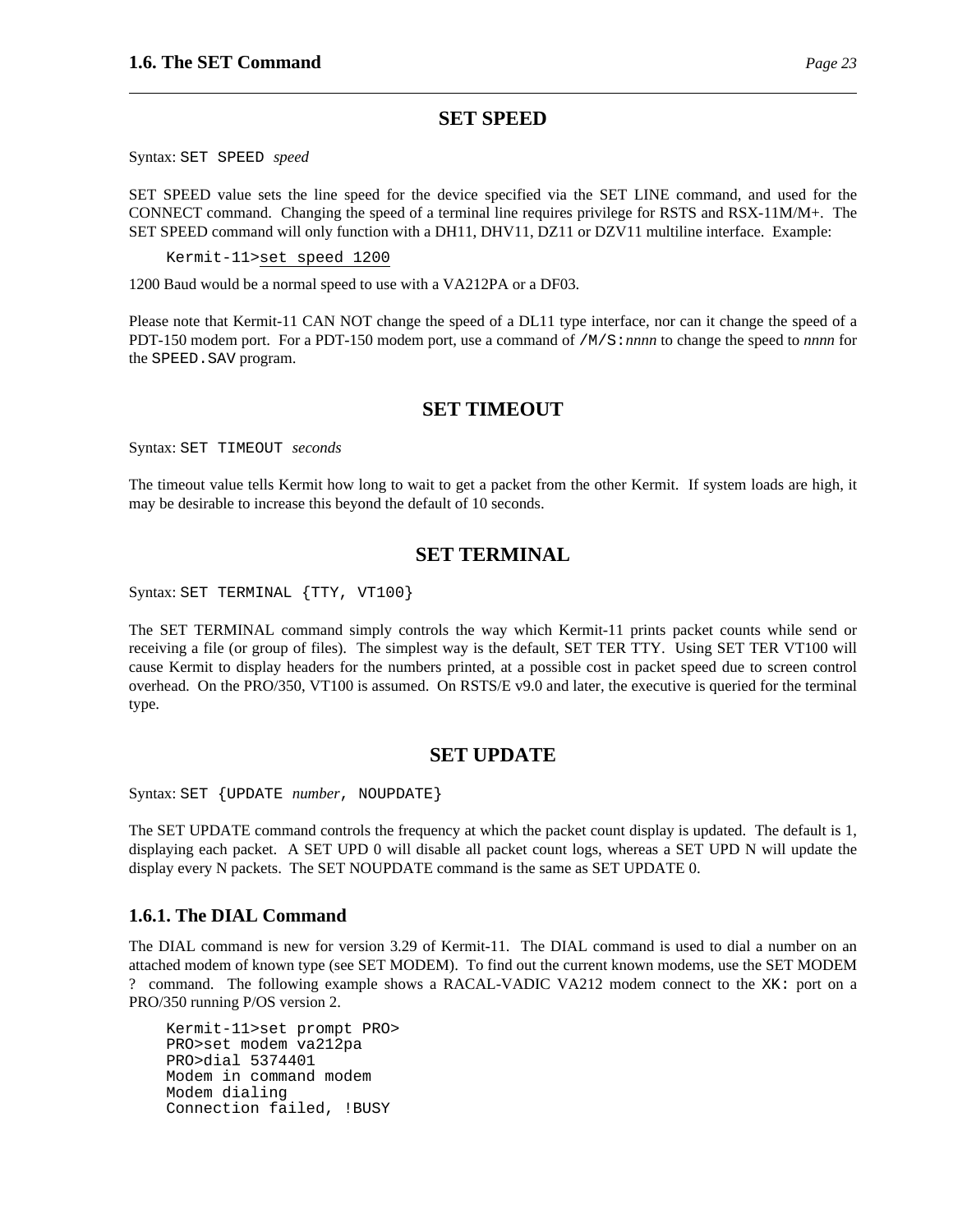```
PRO>dial 5374411
Modem in command modem
Modem dialing
Connection made, type CONNECT to access remote
PRO>con
Enter class ? VX785A
Class start
Username: BRIAN
Password: ......................
```
See SET MODEM for more information.

## **1.7. System Manager's Notes**

### **1.7.1. Odds and Ends**

There are a few odds and ends that should be made aware to the system manager of any PDP-11 system regarding Kermit-11. They are as follows, grouped by operating system. Please note that installation instructions are in K11INS.DOC and that additional information may be in Kermit-11's online help command.

## **Restrictions**

Prior to version 2.21, Kermit-11 did not support 8-bit prefixing. Prior to version 2.23, Kermit-11 did not support repeat character encoding.

The PRO/RT-11 version of Kermit-11 will request 8-bit prefixing due to the fact that the XC handler does not support 8BIT data. For most Kermits this should not be a problem. The XC handler always strips bit 7 from the character being sent, so the PRO/RT-11 version of Kermit will request prefixing of such. It does so internally by setting PARITY to SPACE (always clear the high bit, bit seven).

Note that this implies that a SET PARITY SPACE command will force Kermit-11 to request '8bit' prefixing in order to transfer binary files across a seven bit link.

#### **P/OS**

Kermit-11 will run on under P/OS on the Pro/350, the executable file is called K11POS.TSK. It does NOT run from a menu, the normal way to run it is via the RUN command in DCL. It will support the Kermit-11 attribute packets, thus a PRO/350 connected to a PDP-11 host can transparently handle binary and other types of files. The P/OS Kermit-11 can be run either as a local Kermit or a Kermit server. This has been tested under P/OS version 2 connected to both a PDP-11/23+ and PDP-11/70 RSTS/E host.

When Kermit-11 is started on the PRO, it will automatically do a SET LINE XK0: and a SET SPEED 9600. You can, of course, change the speed to whatever you need with the SET SPEED command. The line should be left as XK0:.

The top row function keys are mapped internally. Kermit-11 maps F5 (break) into a true BREAK (a space of 275 ms), F6 (interrupt) to Control-C, F10 to Control-Z, F11 to escape (octal 33) and F12 to backspace (octal 10). The incoming escape sequence DECID is intercepted to allow Kermit-11 to send back a device response of VT100.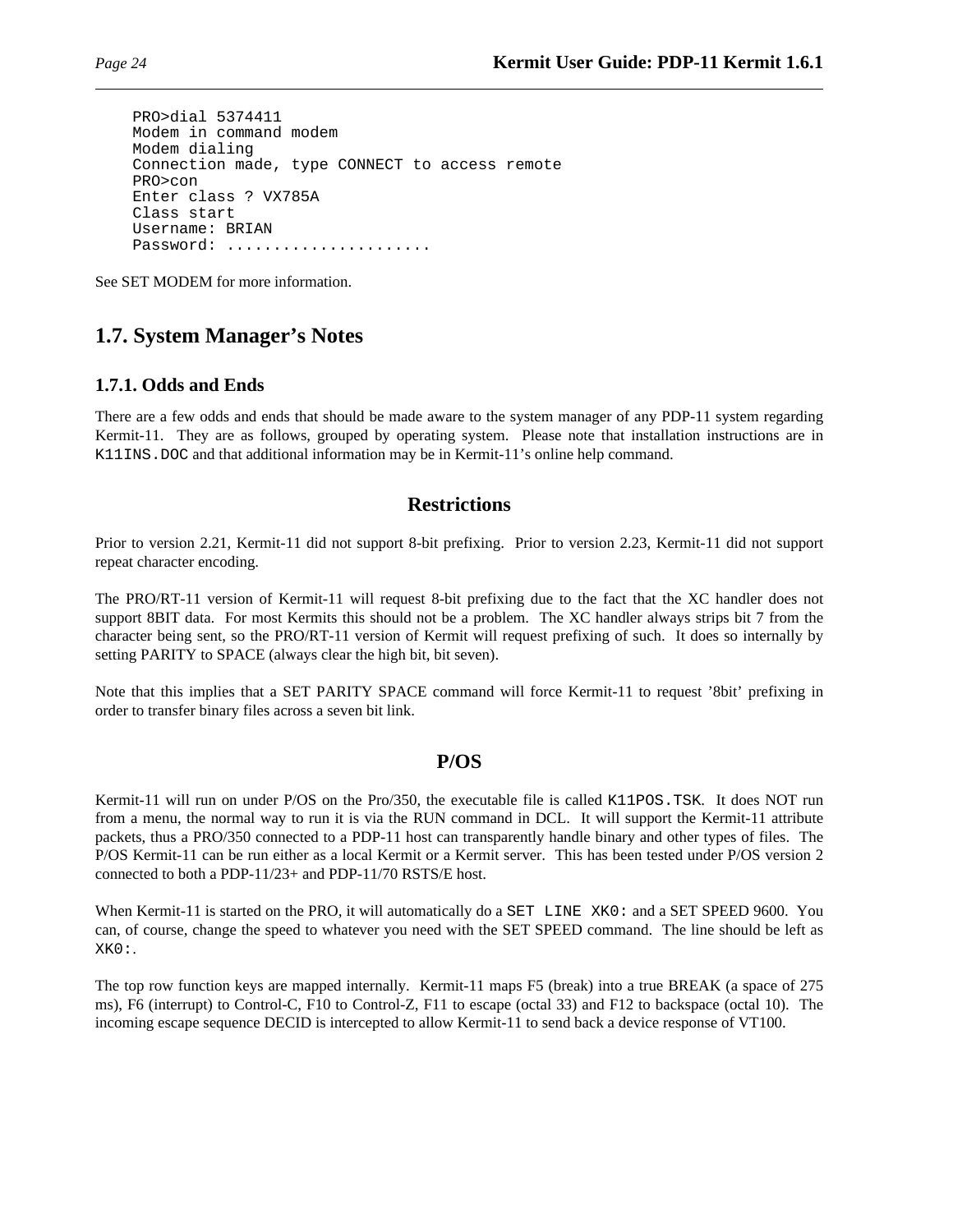#### **RSTS/E**

Kermit-11 runs on version 7.2 or later of RSTS/E. Due to options present in version 8, binary file transfers will not be possible under version 7.2 of RSTS/E. This is due to the use of 8 bit mode for the terminal link to allow all characters to be passed. The so called '8BIT' terminal setting was new as of version 8.0-06 of RSTS/E.

Any RSTS/E system running Kermit-11 will need the sysgen option for multiple private delimiters in the terminal driver. This special mode is needed since the 'normal' RSTS/E binary terminal mode has a 'feature' that disables binary mode whenever the terminal times out on a read. Since timeouts are essential to Kermit error recovery, binary mode can not be used for i/o.

Certain functions of Kermit-11 require that the system manager install Kermit with temporary privileges, these commands are the SYSTEM, WHO and REMOTE HOST commands. Kermit-11 does NOT need these to operate correctly.

Kermit-11 can only be built (from source, not from HEX files) under RSTS/E version 8.0 or later due to the use of RMS11 v2.0 and new assembler directives.

Support for the server remote login is only available under RSTS/E 9.0 or later. Also, a REMOTE LOGIN command to a RSTS/E server will fail unless the user has the WACNT privilege. While the LOGIN program will skip the password lookup if WACNT is present, Kermit will require a password.

## **RSX-11M/M+**

Kermit-11 can not be installed non-checkpointable due to an apparent RMS11 bug. In other words, don't try to install the task '/CKP=NO'.

To use the connect command effectively, typeahead support is needed in the terminal driver. For RSX-11M+, set the typeahead buffer size high, as in SET /TYPEAHEAD=TT22:200. Also, if your connect line is TT22: (as above), use the mcr command SET/SLAVE=TT22:

Kermit-11 can only be built under RSX-11M version 4.1 or later, or under RSX-11M Plus version 2.1 or later due to the use of RMS11 v2.0 and new assembler directives.

There is a SET RSX command, see HELP SET RSX for further information.

As a side issue, please note that the file K11POS.TSK is quite usable under RSX, the difference being that K11RSX.TSK has DECNET support and RMS-11 overlayed in the task image (besides which, due to the lack author's systems running RSX may not be up to date) linked into it, whereas K11POS has NO Decnet support but IS linked to the RMS11 library RMSRES (v2), thus K11POS saves disk space as well as supporting named directories, ala VMS style.

## **RT-11**

Kermit-11, as of version 2.20, has been tested under RT-11 version 5.0 under the FB and XM monitors using a DZ11 line for the link, and also on a PDT-150 using the modem port for the link. It has additionally been run under Micro-11's and the PRO/350 using the XL and XC handlers respectively.

Kermit-11 requires .TWAIT support as well as multiple terminal support (unless the XL/XC handler is used). The use of multiple terminal support allows Kermit-11 to use any type of interface sysgened, including the DZ11 and DZV11. It is possible under version 5 of RT-11 to use the XL: handler instead of the multiple terminal support. The use of the XL: driver will result in much faster file transfer at high baud rates. Note that XL: must be set up at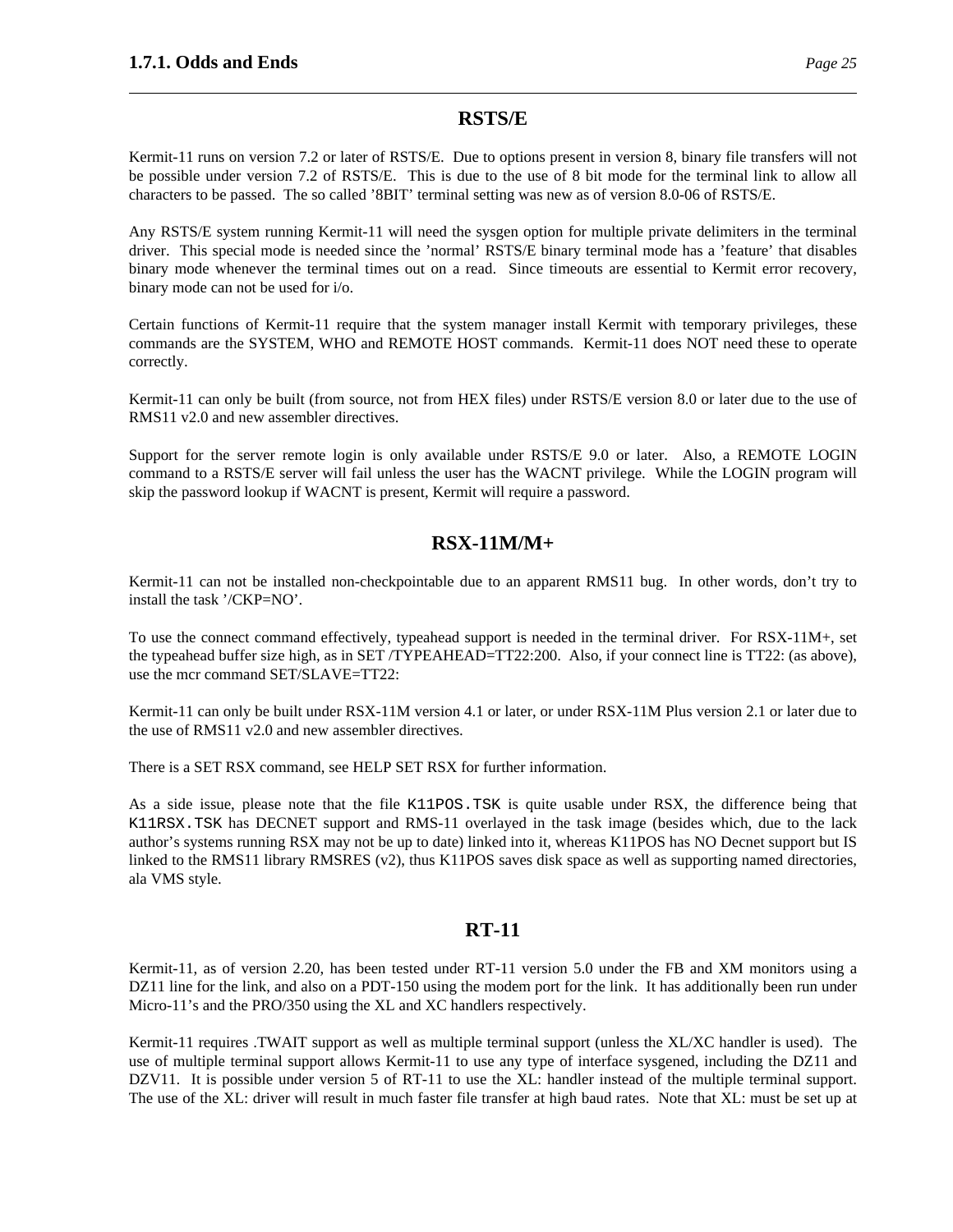system startup or at some time later to set the proper speed, CSR and vector.

For those users who do not have multiple terminal support and do not have the XL handler, Kermit-11 will force the use of the console for data transfers. This will require that Kermit-11 request eight bit prefixing from any other Kermit wishing to send binary data files. Additionally, you can force console mode by doing a SET LINE TT:

Please note that the device name syntax for terminal lines follows the MT unit numbers, thus if a SHO TER gave unit 5 for DZ11 line 0 the the device name would be SET LINE 5. If you use the XL handler, you would say SET LINE XL:. To force the console to be used, you would SET LINE TT:.

Additionally, Kermit-11 for RT-11 looks for its help file, K11HLP. HLP, on  $DK:$  first and then on  $SY:$  if the first one fails.

Full wildcarding is supported for RT-11, in the form \*.type, name.\*, \*.\* and the % character to match any single character.

Kermit-11 can only be built on RT-11 version 5.0 or later due to the use of new assembler directives.

Please note that for the connect command under RT-11 and the use of the MT service, you will most likely need xon/off flow control to be generated by Kermit-11. This is enabled with the SET RTFLOW ON command. This is by default OFF since the modem the author uses, a Vadic 212P, can't handle XONs and XOFFs while in command mode. The solution here is to escape back to Kermit command mode after the remote system has been logged into, and then type SET RTFLOW ON.

Due to overlaying constraints, the RT-11 Kermit-11 will not accept wildcards for the RENAME and DELETE commands and the REMOTE server equivalents.

The executable files are K11XM.SAV for the XM system and PRO/350, and K11RT4 for the FB system.

As a final (I hope) RT-11 note, see the RT-11 v5.1 Release Notes page 9-2 and chapter 12. The discussion relevant here regards the use of the XL/XC handlers.

Note that the default XL: handler vector (DL-11, DLV-11) is 300 and the CSR is 176500. For the Micro-11, PDP-11 and LSI-11, when the DL11/DLV11 interface is installed the field service representative will inform you what the CSR and VECTOR are. If they are NOT 176500 and 300, then to use the XL: handler you will need, prior to running Kermit-11, to set them. Suppose the DL vector is 400 and the CSR is 176510. Then the following DCL commands would set the addresses for RT-11:

.SET XL CSR=176510 .SET XL VECTOR=400

You SHOULD NOT ever alter these settings for XC: on the PRO/3xx. The ONLY settings you can alter for the PRO/3xx is the speed, as in DCL command SET XC SPEED=nnnn. Kermit-11 CAN NOT alter the XC: speed itself. As noted previously in this document, Kermit-11 executes the Kermit-11 command SET LIN XC: implicitly if it finds itself running on a PRO/3xx system.

Note that if your modem requires DTR to be present, you must use either an interface that asserts it (as does the PDT and PRO communications port), force it high internally to the modem, or build a cable to force it high. See HELP MODEM for more information.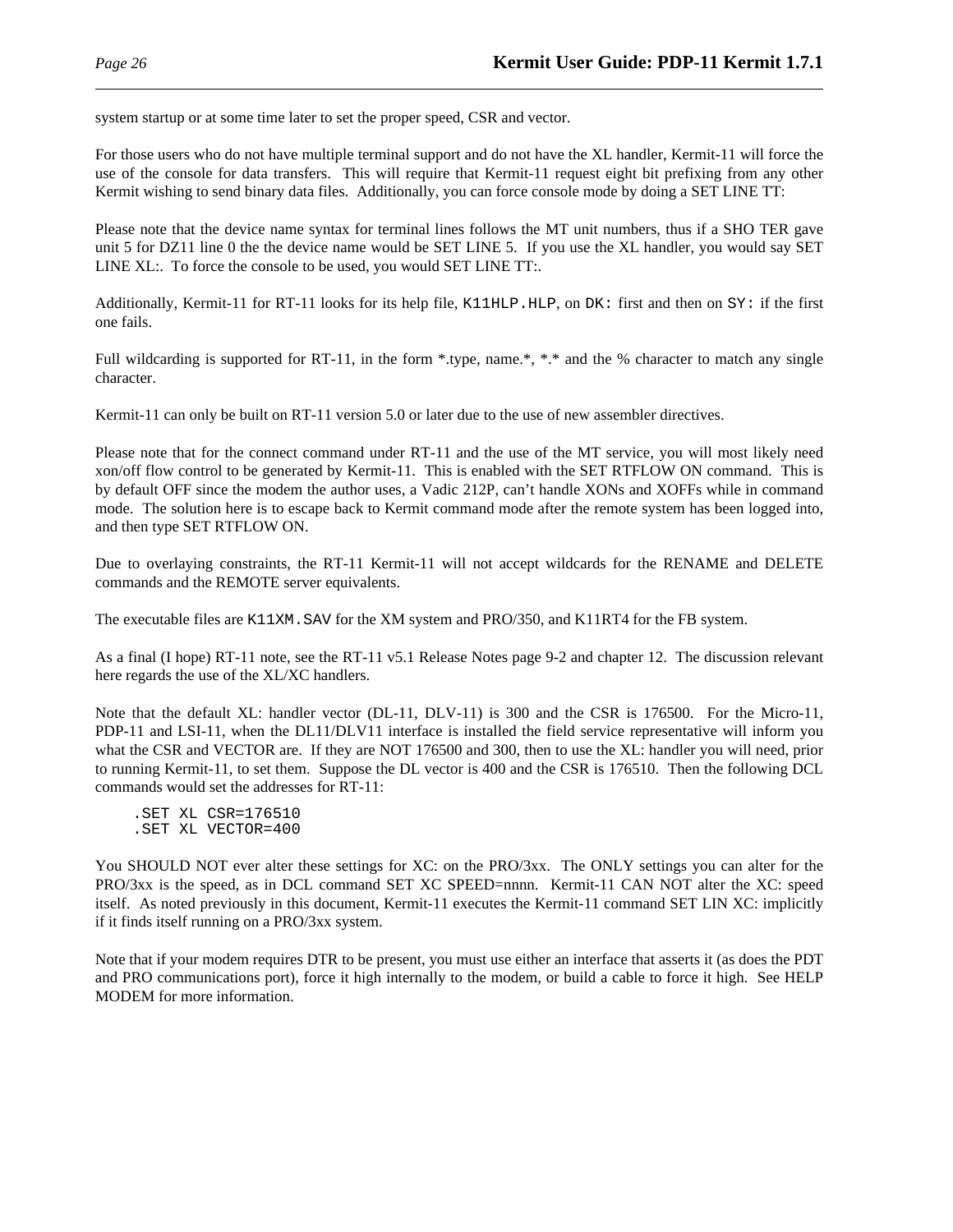#### **TSX+**

While most of the above notes for RT-11 apply for TSX+, there are a few differences of note. The first, in that TSX+ is a timesharing system, allows the Kermit user to log in normally from another system running Kermit (as in a Rainbow) and give the TSX+ Kermit the SERVER command and commence file transfer operations from the other system (ie, the Rainbow). If you are dialing INTO a TSX+ system, you need to give the TSX command:

.SET TT 8BIT

to be able to transfer data to your local (PC, other PDP-11,...) system without incurring the overhead of the Kermit protocol known as eight bit prefixing. If this is not possible, due to your local system requiring parity, or some other intervening device adds parity, then you should give Kermit the command SET PARITY SPACE, to let Kermit know that it can't send binary data as-is.

To use Kermit-11 to dial out from the TSX+ system, the following commands are needed. Note that TSX+ commands will be preceeded by the normal RT-11 prompt, the ever present DOT  $('')$ , whereas Kermit-11 commands will be prefixed by the default Kermit-11 prompt, 'Kermit-11>':

.SET CL LINE=n Where 'n' is the unit number .SET CL NOLFOUT .SET CL SPEED=n Where 'n' is the speed for that unit .ASS CL XL Kermit-11>SET LIN XL: Kermit-11>CONNECT

As of Kermit-11 version 3.44, you may use CL directly in the SET LINE command, as in:

.SET CL3 LINE=3 .R K11XM Kermit-11>SET LIN CL3 Kermit-11>SET SPEED 1200 Kermit-11>CONNECT

A sample command file in actual use is:

SET CL3 LINE=3 SET CL3 NOLFOUT SET CL3 TAB SET CL3 FORM SET CL3 SPEED=2400 ALLOCATE CL3: R K11XM DEALLOC CL3 SET CL3 LFOUT SET CL3 LINE=0 SH CL

If you are running PRO/TSX+, then Kermit will make the assignment of LINE 3 to either CL0 or CL1 if you are running Kermit from the console, ie, LINE 1. The speed will default to the last SET SPEED or the speed set at system boot.

Lastly, TSX+ needs PLAS support to use K11XM. SAV, see the installation notes for further data.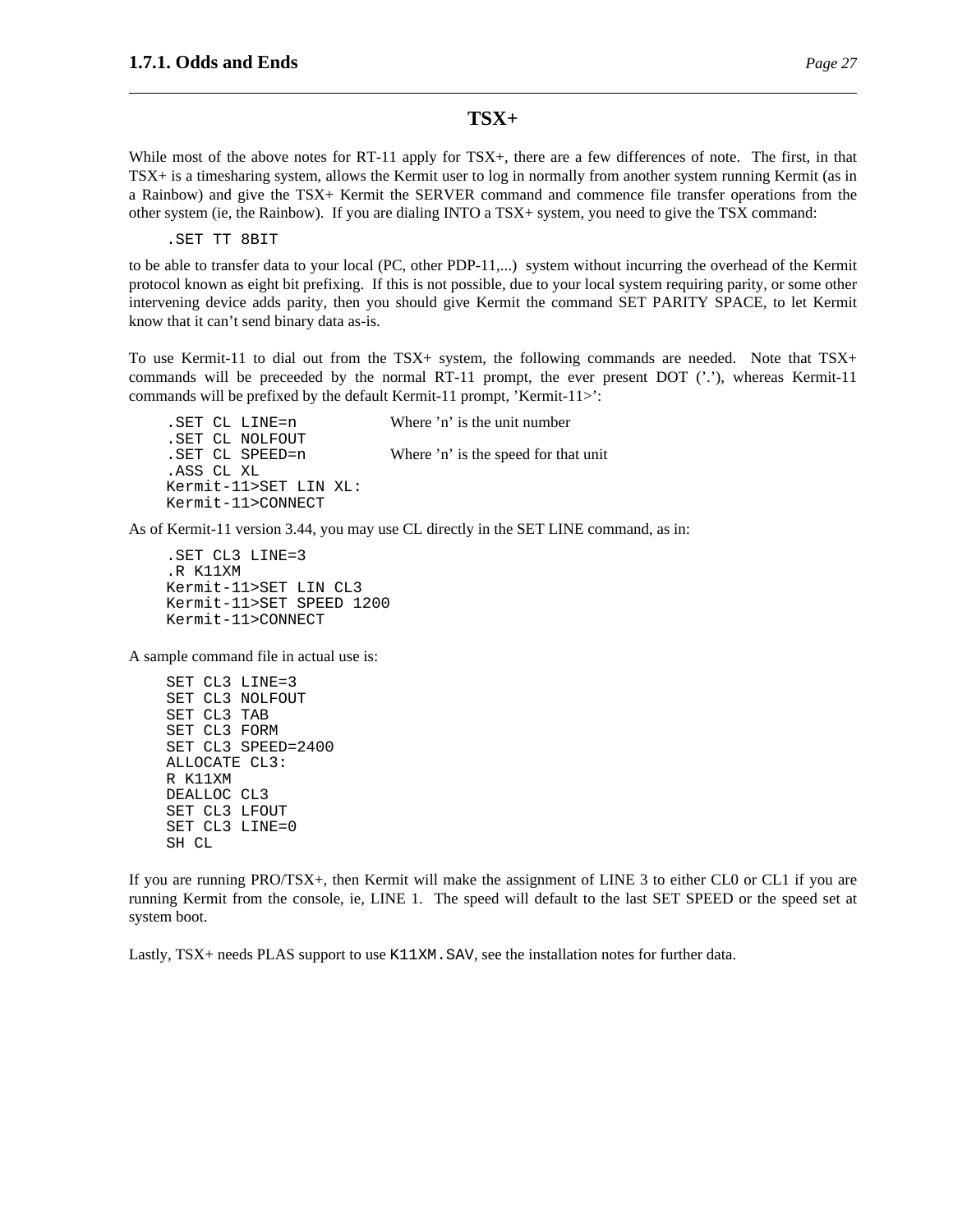## **RSTS/E version 9.x**

RSTS/E does not control modems signals in the manner that RSX or VMS does. VMS always asserts DTR whereas RSTS/E will not assert DTR until the terminal driver can see RCD (also known as DCD) which is pin 8 (eight) for the RS232 connection. To connect directly to a modem (like a VADIC 212, sorry, no DEC modems here) we must do one of two things:

- 1. Force the modem (via strapping options or whatever) to assert RCD (DCD) pin 8, thus RSTS/E will see carrier and raise DTR (pin 20 for RS232)
- 2. Set the terminal to LOCAL (RSTS/E V9 syntax 'SET TER TTxx:/NODIAL/PERM') and break pin 20 (DTR) and connect pin 20 to 8 on the modem side. This will cause the modem to be able to dial out and allow RSTS/E to connect to it. You will also need to have the modem assert RCD, pin 8. Keep in mind that the Kermit-11 command DISCONNECT (or HANGUP) will not function if a line is set to NODIAL (INIT SET syntax 'LOCAL'). This has been tested on a Racal Vadic VA212.
- 3. Break pin 8 (RCD) and loop DTR (pin 20) on the CPU side to RCD (pin 8) on the CPU side. Then use the command SET DTR in Kermit-11 to get RSTS to raise DTR and thus loop it's DTR signal back to RCD. See the next note regarding this.

For those of you who have port switches such as the Gandalf type, there is one additional problem. For Gandalf, suppose you want to connect a DZ11 line to to an AMTB2. You will have a problem, in that the Gandalf AMTB2 wants to see RCD (DCD) asserted to make a connection. What you may need to do is this:

Make a cable for the DZ11 to AMTB2 port as follows:



Note that 20 is tied to 8 on the CPU side. Also, 2 is swapped for 3.

Then, the Kermit-11 command SET DTR, which forces RSTS to raise DTR for 30 seconds, will cause the DTR signal to loop back to the RCD (DCD) signal and thus tell RSTS that there is carrier detect which will raise DTR (the chicken or egg question) and get things rolling. The Kermit-11 HANGUP (or DISCONNECT) command will drop DTR and force the modem to break the connection.

## **RSX and Modems**

While the author's experience on RSX is limited, the following notes may be of use. Dialing out on a LOCAL line will often require that the modem assert internally DTR. If a line is set REMOTE on RSX, the driver will assert DTR and RTS. For a modem, like a VA212PAR strapped at the factory defaults, this will cause the modem to assert DSR and RCD. On the VADIC in particular, the modem will drop RCD during a DIAL command unless the modem is configured to assert RCD continuously. For dialing out, ideally the modem should be able to assert RCD via an option or internally settable strap or switch. If this is not possible, an alternative is to break line 8 (RCD) and jumper DTR (20) to RCD (8) on the CPU side. This will force RSX to always see carrier detect and allow a dial sequence to complete. The Kermit-11 command DISCONNECT (or HANGUP) will still disconnect the modem as the modem will drop from the line when it sees DTR go low (assuming the modem is not strapped to assert DTR internally).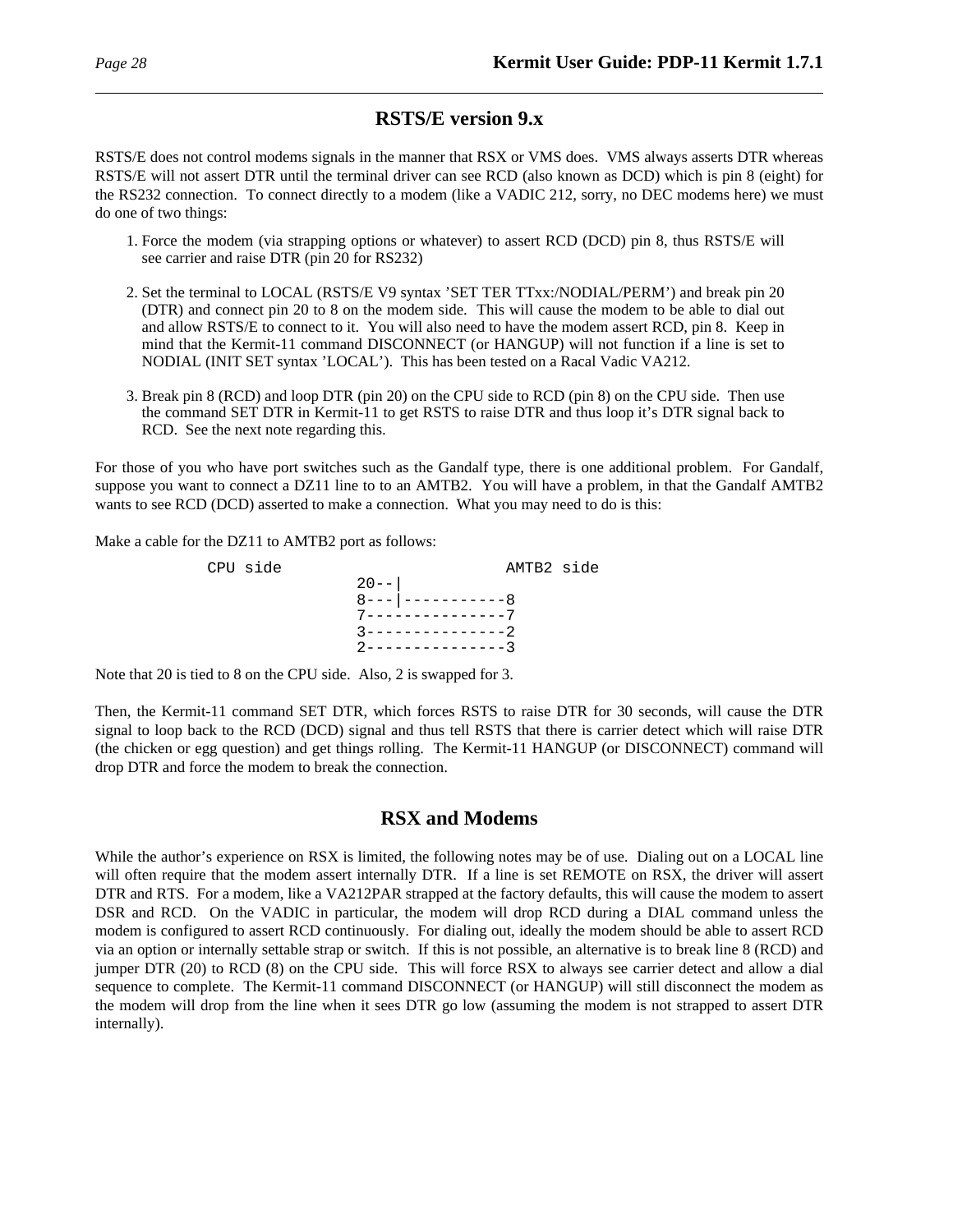## **1.8. Typical Kermit-11 Transfer Rates**

Some sample timings for Kermit-11 and long packet support. The packet size in the RSTS/E to P/OS was 500 bytes, the size from RSTS/E to RSTS/E was 700 bytes. These sizes are somewhat arbitrary, they depend more on the system's buffering capabilities than anything else.

Host buffering capabilities:

| P/OS                | 500 (estimated)                            |
|---------------------|--------------------------------------------|
| RSTS/E 9.0 or later | up to 7000, given sufficient system pool   |
| $RSX-11M+$          | 255 (I/D space CPU only)                   |
| $RSX-11M$           | 34                                         |
| RT-11               | 134 (could be larger with mod to $XC/XL$ ) |
|                     |                                            |

As it can be seen, large packets make sense only for RSTS/E, P/OS and RSX-11M+ if one wishes to avoid XON/XOFF overhead at high speeds. It should be possible to run larger packets on M+ and RT-11 at lower speeds.

File transferred: K11POS.TSK, size 102,400 bytes (200 disk blocks). Actual data packet characters AFTER prefixing was 120,857.

|      | seconds baud |                 | Time Speed Data rate Comments                                                   |
|------|--------------|-----------------|---------------------------------------------------------------------------------|
| 1436 | 1200         | 84/sec          | 11/44 to PRO/350, 'Classic' Kermit<br>local phone call                          |
| 1237 | 1200         | $97/\text{sec}$ | $11/44$ to PRO/350, 500 Char packets<br>local phone call                        |
| 2915 | 1200         | $41$ /sen       | 11/44 to PRO/350, 'Classic' Kermit<br>local call, 1 second ACK delay.           |
| 1492 | 1200         | 81/sec          | 11/44 to PRO/350, 500 Char packets<br>local call, 1 second ACK delay.           |
| 304  | 9600         | 397/sec         | $11/44$ to $11/44$ , 'Classic' Kermit,<br>connected locally via Gandalf switch. |
| 245  | 9600         | 493/sec         | 11/44 to 11/44, 700 char packets,<br>connected locally via Gandalf switch.      |

The last two timings are much lower than the line speed due to the fact the the PDP 11/44 is running 100% busy trying to keep up with character interrupts using a normal terminal driver. A special purpose driver, such as the XK driver found on P/OS, would have lower overhead and allow somewhat faster data rates.

Long packets were chosen for Kermit-11 due to the lack of suitable interrupt driven i/o (at this time) under one of the operating systems, RSTS/E. The Sliding Windows would likely function better in those situations where the circuit delay is much higher, or when the circuit can not accommodate large packet sizes.

## **1.9. Common Problems**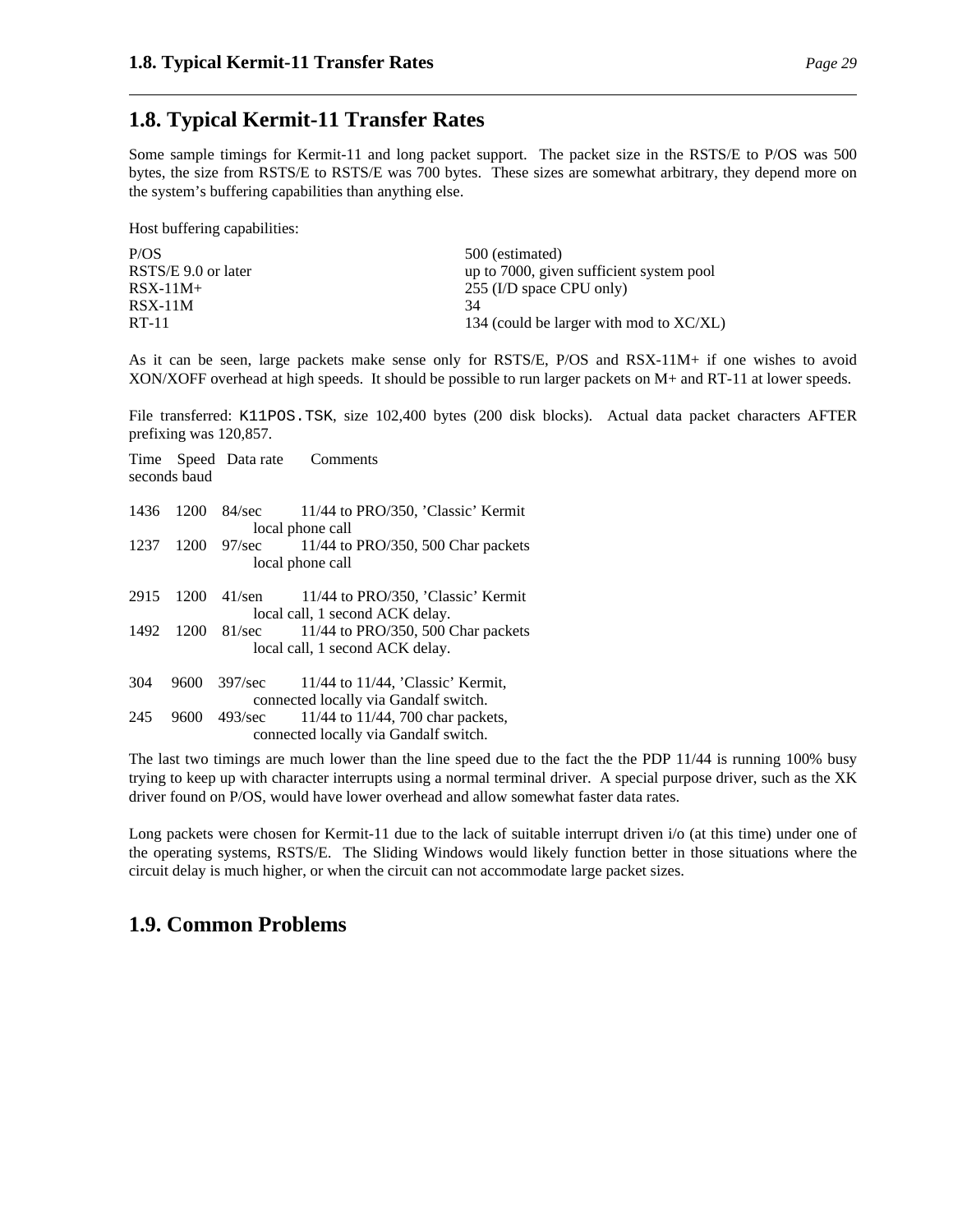## **Connection Fails**

Check modem control signals. RSX needs TC.DLU set to two to talk to a dial out modem, otherwise you will need to strap or jumper signals in the modem to have carrier detect set high. RSTS/E also should have the modem assert carrier detect. If not, see the previous notes about modems. If all else fails, put a breakout box in the line and observe what signals are present.

## **File Transfer Fails.**

If the file transfer aborts on retries immediately, there may be a parity problem. If the problem shows up on binary files, try a SET PAR SPACE command to Kermit; that will force eight bit data to be prefixed into seven bits. If you instead get a retry about once every 10 seconds, the other Kermit is not responding and your Kermit is timing out. Check to see if your connection is still present, and try the SET PARITY command.

If you are sending binary data between unlike Kermits, you will most likely have to give the proper command to each to prepare them for the binary data; this is the SET FILE command; for Kermit-11 it's SET FIL BIN (or SET FIL TYP FIX); for VMS Kermit it's SET FIL TYP FIX.

If your Kermit's packets are being echoed back, try a SET SEND START value command for your Kermit, and a SET REC START samevalue for the other Kermit. This will force Kermit to ignore any echoed packets as they won't have the default start of packet character (a CONTROL A, octal 1).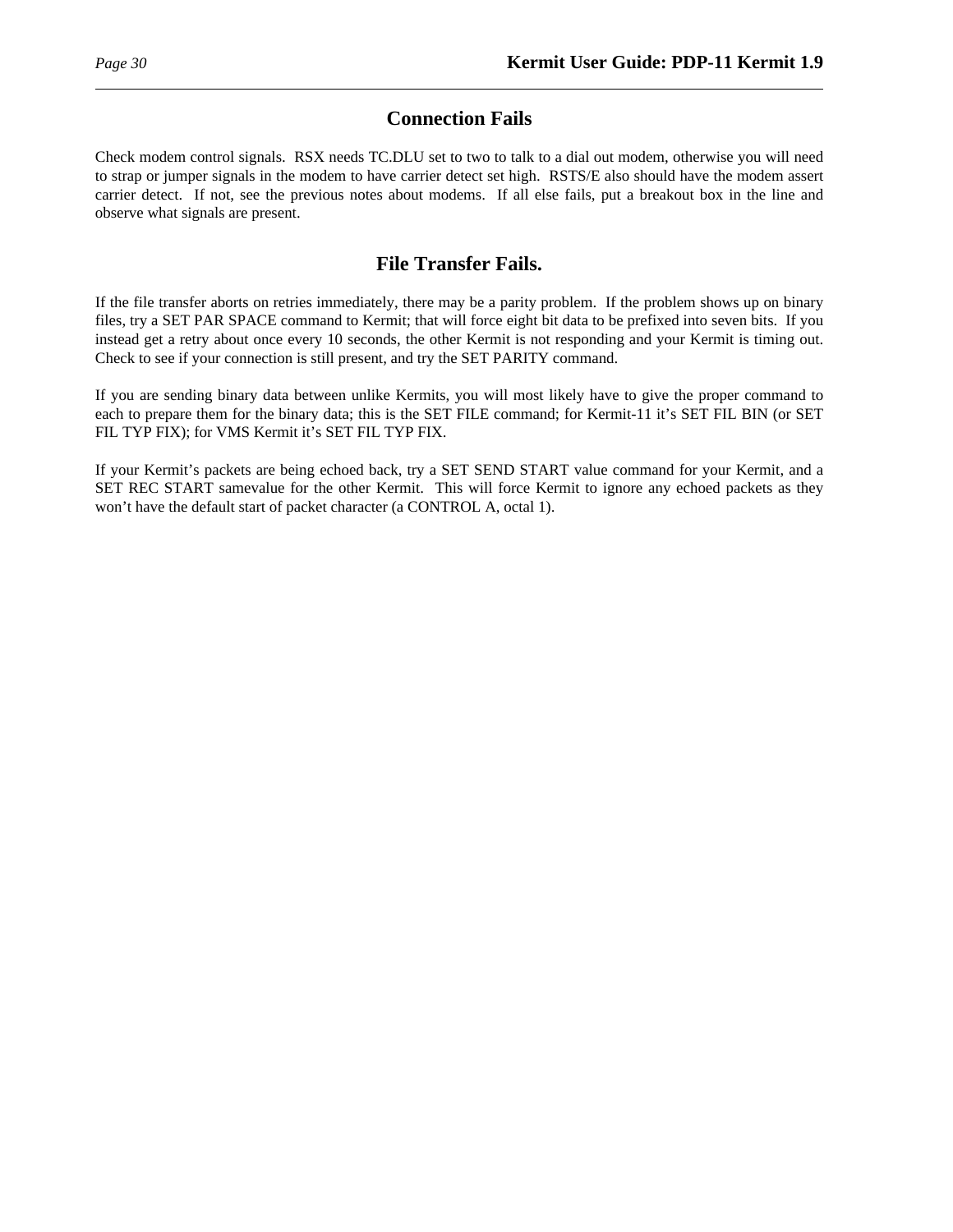## **Index**

8th-bit Prefixing 7 SET RECORD-FORMAT 21 Attributes 10 SET RSX 21 BYE Command 8 Capabilities 1 SET TERMINAL 23 Common problems 29 SET UPDATE 23 CONNECT Command 9 DIAL 23 TSX+ 3, 4, 27 Failure, file transfer 30 Wildcard 2 File Attributes 10 File Management 9 File specifications 2 FINISH Command 8 Fixed file type 3, 7 GET Command 7 Kermit-11 Commands 5 Local Commands 9 Local operation 4 Logfile  $17$ Long Packets 20, 29 Modems 28 P/OS 3, 4, 24 Packet-length 18 Parity 18 PDP-11 1 Prompt 19 RECEIVE Command 7 Receive packet-length 20 Record-format 21 REMOTE commands 8 Remote operation 4 RSTS/E 1, 2, 3, 4, 25 RSTS/E version 9.x 28 RSX 28 RSX-11 1 RSX-11M 3 RSX-11M/M+ 25 RT-11 1, 3, 4, 25 Saving files 3 SEND 22 SEND Command 6 SERVER commands 8 Server Operation 8 SET BAUD 11, 23 SET Command 10 SET ESCAPE 15 SET FILE TYPE 15 SET FILE TYPE FIXED 16 SET LINE 17 SET LOGFILE 17 SET PACKET-LENGTH 18 SET PARITY 18 SET PROMPT 19 SET RECEIVE 20 SET RECEIVE PACKET-LENGTH 20

SET RETRY 21 SET RT-11 CREATE-SIZE 21 Baud 23 SET RT-11 FLOW-CONTROL 22<br>BYE Command 8 SET SEND 22 SET SPEED 23

Transfer rates 29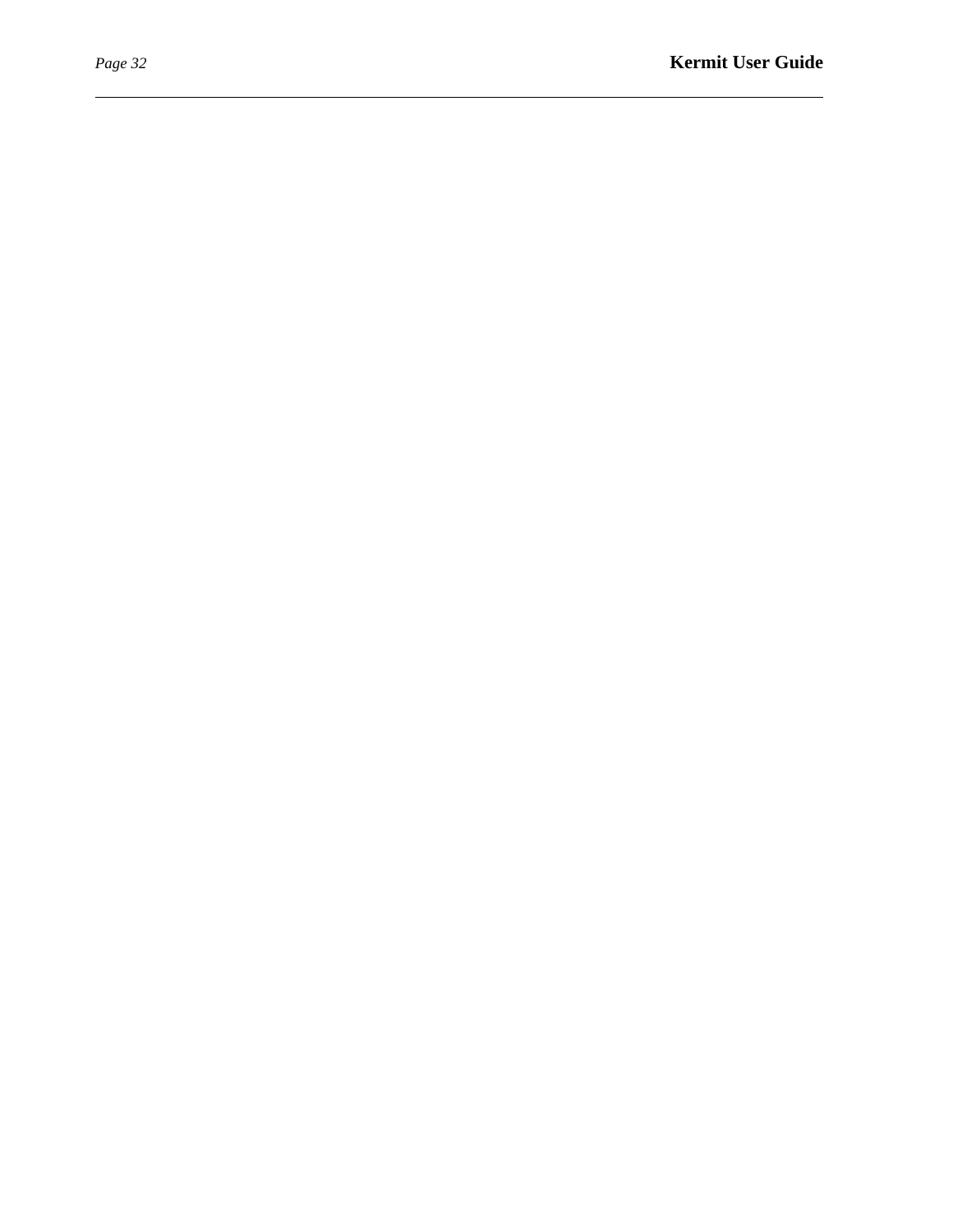# **Table of Contents**

| 1. PDP-11 Kermit                                          |    |
|-----------------------------------------------------------|----|
| 1.1. File Systems on the PDP-11                           |    |
| 1.1.1. File Specifications                                | 2  |
| 1.1.2. File Formats (Binary and Text)                     |    |
| 1.1.2.1. RT-11 and $TSX+$                                 | 3  |
| 1.1.2.2. RSTS/E, P/OS and RSX-11M/M+                      | 3  |
| 1.1.3. Saving Files on the PDP-11 From Your Microcomputer |    |
| 1.1.4. Program Operation                                  |    |
| 1.1.4.1. RSTS/E                                           |    |
| 1.1.4.2. RSX-11M/M+                                       | 4  |
| $1.1.4.3. RT-11/TSX+$                                     |    |
| 1.1.4.4. P/OS                                             |    |
| 1.2. Local and Remote Operation                           |    |
| 1.3. Kermit-11 Commands                                   |    |
| 1.4. Commands for File Transfer                           | 6  |
| 1.4.1. Server Operation                                   | 8  |
| 1.4.2. Commands for Servers                               | 8  |
| 1.5. Commands for Local File Management                   | 9  |
| 1.5.1. The CONNECT Command                                | 9  |
| 1.6. The SET Command                                      | 10 |
| 1.6.1. The DIAL Command                                   | 23 |
| 1.7. System Manager's Notes                               | 24 |
| 1.7.1. Odds and Ends                                      | 24 |
| 1.8. Typical Kermit-11 Transfer Rates                     | 29 |
| 1.9. Common Problems                                      | 29 |
| Index                                                     | 31 |